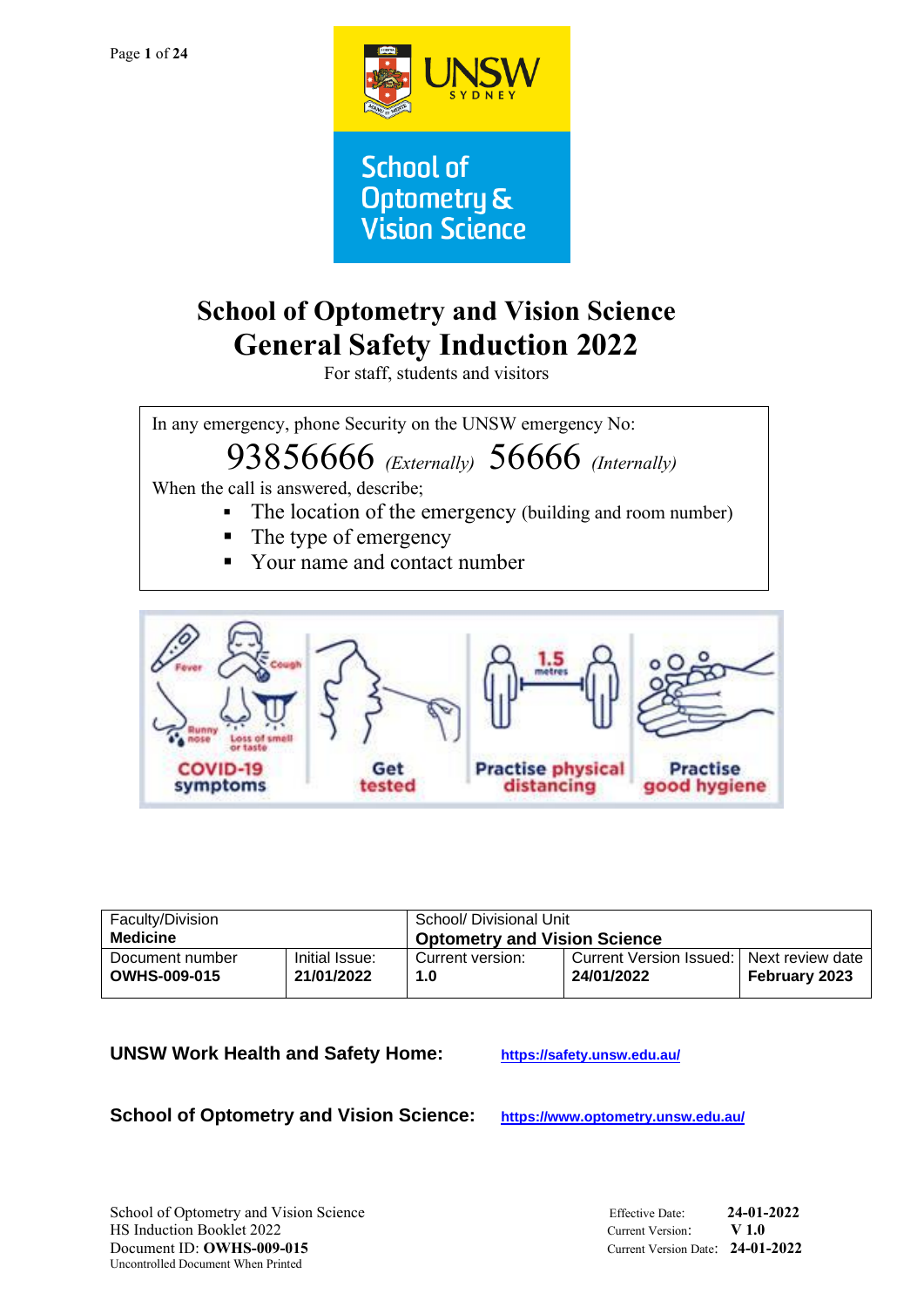## CONTENTS:

## **1. Introduction**

## **2. Safety in the School of Optometry and Vision Science**

- 2.1 HS Management Systems
- 2.2 Space Managers
- 2.3 WHS Committee

## **3. HS – Duty of Care**

### **4. Risk Management and Risk Assessment**

- 4.1 UNSW Risk Assessment
- 4.2 SafeSys

### **5. Risk Mitigation**

- 5.1 General Principles of Risk Control
- 5.2 Safe Work Procedures
- 5.3 Material Safety Data Sheets ChemAlert
- 5.4 Personal Protective Equipment

### **6. Emergencies and Incidents**

- 6.1 Basic Emergency Procedures
- 6.2 Evacuations
- 6.3 Evacuation Assembly Area
- 6.4 Specific Emergency Procedures
- 6.5 Incident Reporting
- 6.6 Location of Fire Exits and Fire Suppression Systems

### **7. Employee Assistance Program**

### **8. Student Assistance Programs**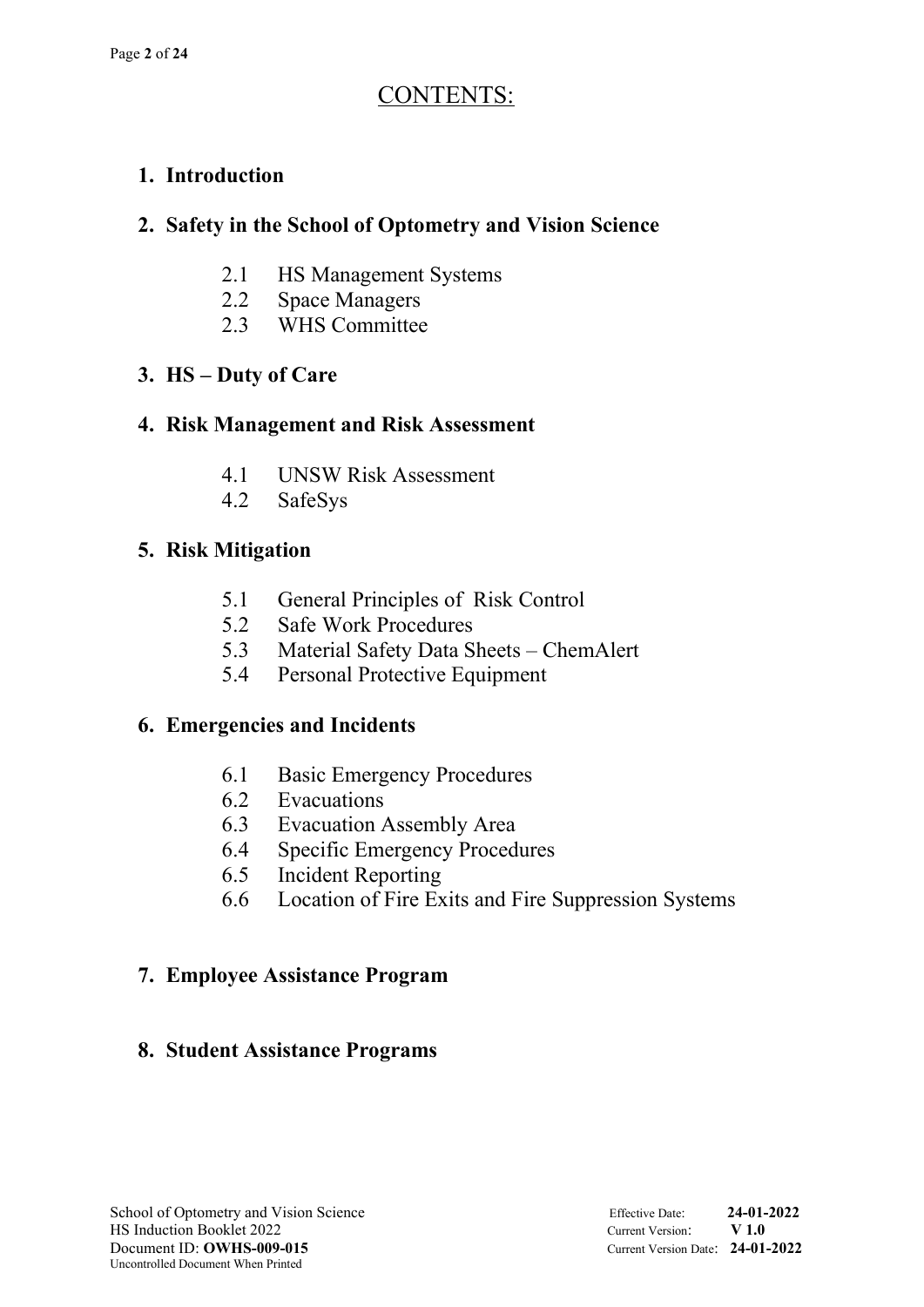### **9. Miscellaneous HS Information**

- 9.1 Medical Problems
- 9.2 Learning Difficulties
- 9.3 Inappropriate Use of School Resources

## **10. HS Training**

## **11. Site Specific Workplace Hazards**

- 11.1 Instant Hot Water Dispensers
- 11.2 Major Incidents and Injuries
- 11.3 Disaster Recovery and Electrical Failures

## **12. UNSW Resources**

- 12.1 UNSW Security
- 12.2 HS Websites
- 12.3 Staying safe on Campus

## **13. COVID SAFE PROCEDURES**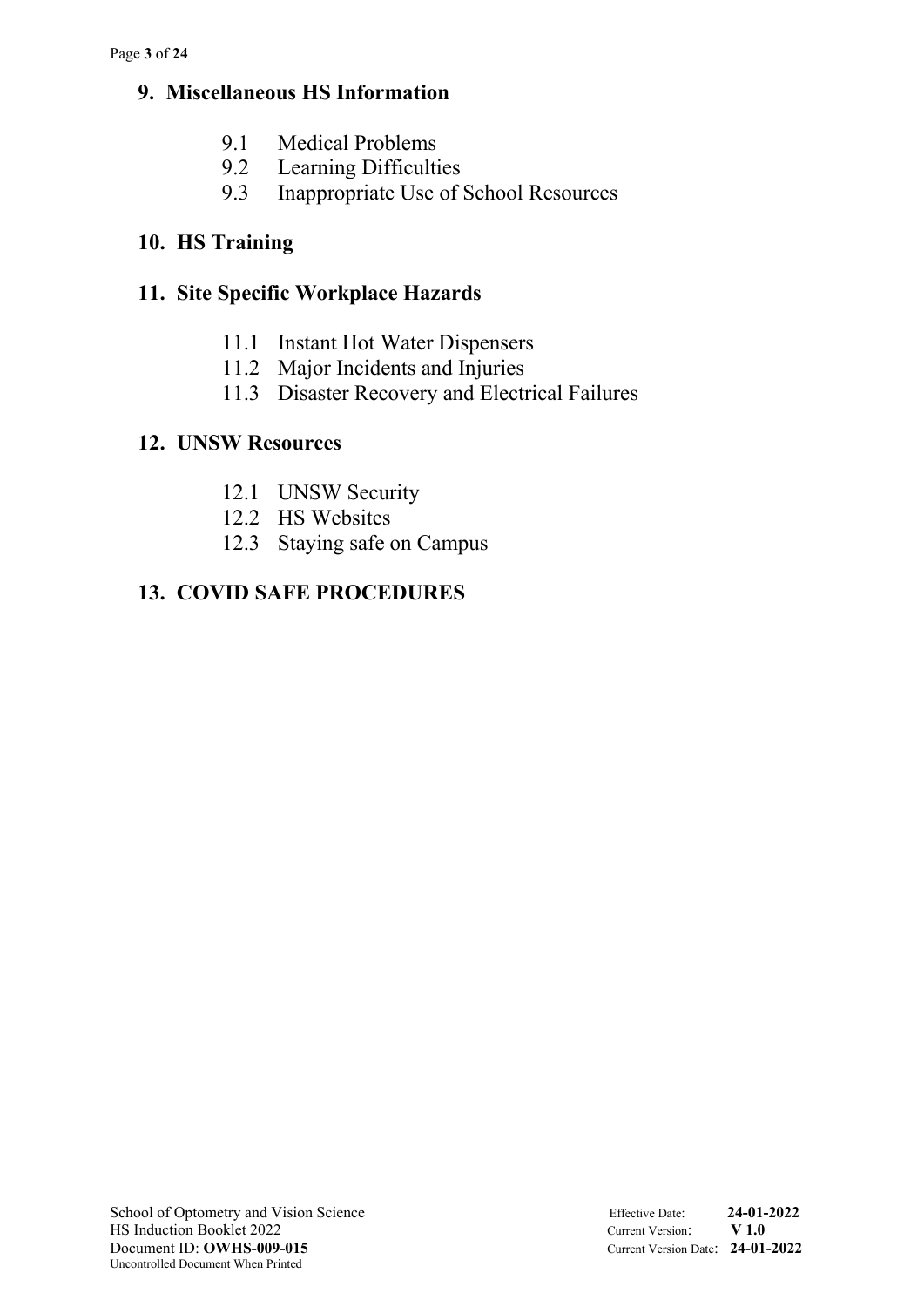## **1. Introduction:**

The School of Optometry and Vision Science (SOVS) and The University of New South Wales (UNSW) are committed to complying with the requirements of the Occupational Health and Safety Act 2000 and the Occupational Health and Safety (HS) Regulation 2001.

To this end, this booklet has been prepared to provide advice to staff, students and visitors about the School's policies, programs and procedures regarding safety, health and environment.

This booklet draws heavily on the HS materials of the School of Safety Science and the materials are used with permission. The School of Optometry and Vision Science acknowledges the extensive and valuable assistance of the School of Safety Science and A/Prof Chris Winder, Head of School.

## **2. Safety in the School of Optometry and Vision Science:**

In keeping with UNSW structures, the SOVS is located in the Faculty of Science with a Head of School as its manager. The Head of School (HoS) is responsible for providing and maintaining a safe working environment in the SOVS, allocation of resources, and developing and maintaining a safe system of work. The School has a Head of School's Advisory Committee (HoSAC) to develop policy and provide advice to the HoS on management issues. The SOVS HS Committee provides advice to the HoS on HS issues, reviews risk assessments, and develops policies related to OHS in the SOVS. Finally, Space Managers are responsible for day-to-day management of School areas.

### *2.1. HS Management System*

The SOVS uses the UNSW HSMS (Health & Safety Management System). This includes policy, procedures and guidelines and can be viewed at the website: [https://safety.unsw.edu.au/sites/default/files/documents/HS718\\_Guide\\_to\\_UNSW\\_HS](https://safety.unsw.edu.au/sites/default/files/documents/HS718_Guide_to_UNSW_HS-management_system.pdf)[management\\_system.pdf](https://safety.unsw.edu.au/sites/default/files/documents/HS718_Guide_to_UNSW_HS-management_system.pdf)

The School is implementing the UNSW OHSMS. SOVS "space managers" and HS representatives assist staff, students and visitors in complying with the UNSW HSMS.

### *2.2. Space Managers*

The day to day management of SOVS HS activities is co-ordinated through "Space Managers". The current Space Managers are:

### **Rupert Myers, North Wing**:

| Level 1: Clinic |                               | Kath Watt      |
|-----------------|-------------------------------|----------------|
|                 | <b>Level 2: General Areas</b> | Dale W. Larden |
|                 | <b>Pre-Clinical Lab</b>       | Dale W. Larden |
|                 | <b>ROK Group</b>              | Pauline Kang   |
|                 | Level 3: Western Wing         | Nicola Kapo    |
|                 | Northern Wing                 | Nicola Kapo    |
|                 | Eastern Wing                  | Ajay Vijay     |

### **Old Main Building – SOVS Areas**:

| HDR Space (LG21) |  |
|------------------|--|
| ORLAB (LG22)     |  |

Dale. W. Larden Brian Cheng

Any HS or other issues related to these spaces should be referred to the relevant Space Manager.

\_\_\_\_\_\_\_\_\_\_\_\_\_\_\_\_\_\_\_\_\_\_\_\_\_\_\_\_\_\_\_\_\_\_\_\_\_\_\_\_\_\_\_\_\_\_\_\_\_\_\_\_\_\_\_\_\_\_\_\_\_\_\_\_\_\_\_\_\_\_\_

School of Optometry and Vision Science Effective Date: **24-01-2022** HS Induction Booklet 2022 Current Version: **V 1.0** Document ID: **OWHS-009-015** Current Version Date: **24-01-2022** Uncontrolled Document When Printed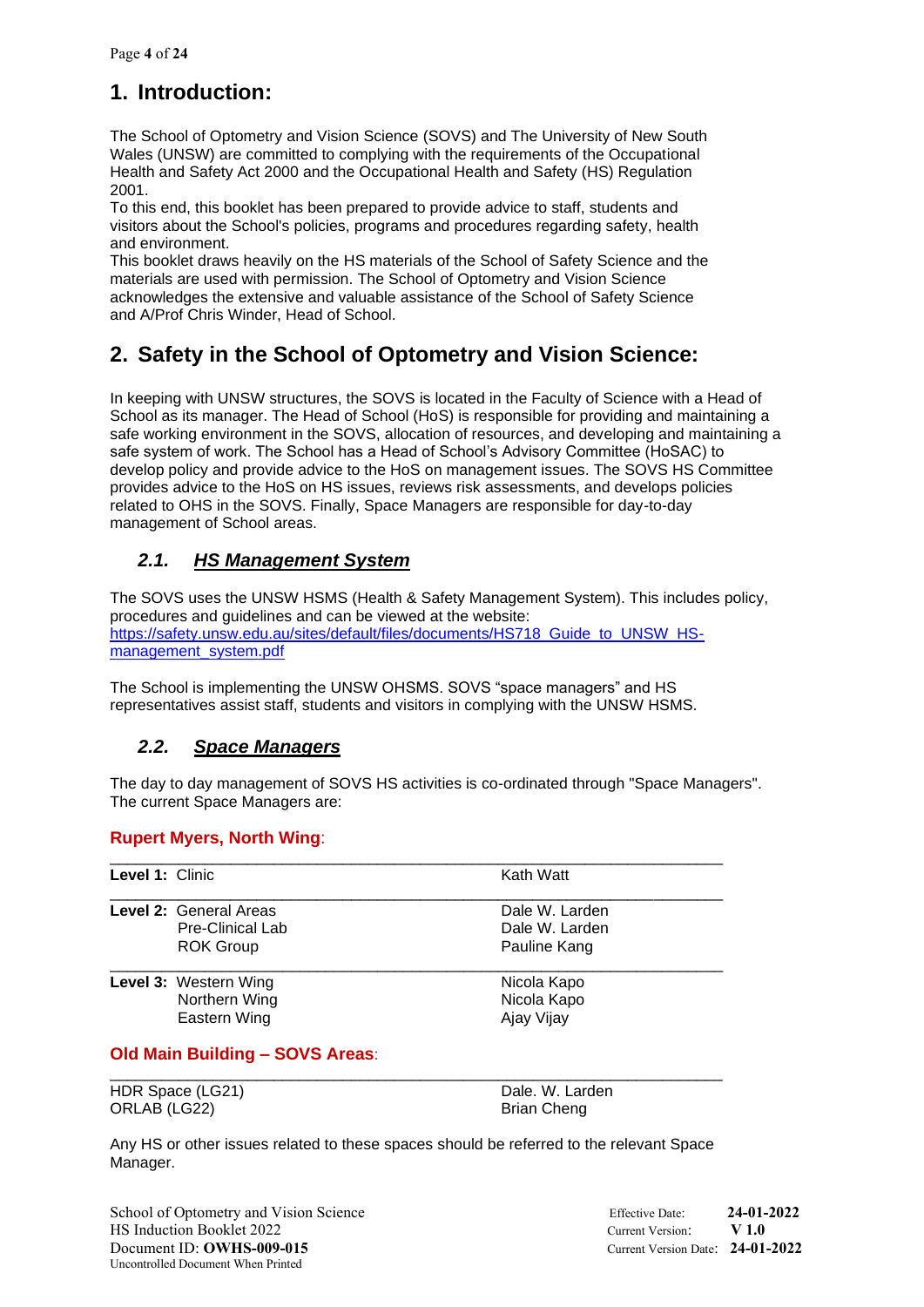Page **5** of **24**

#### *2.3. HS Committee*

The SOVS HS Committee has representatives from the following departmental areas:

#### *Nominated Members:*

| Head of School:                   | Prof. Lisa Keay<br>I.keay@unsw.edu.au  |
|-----------------------------------|----------------------------------------|
| Chair - Document Control Officer: | Dale W. Larden<br>d.larden@unsw.edu.au |

\_\_\_\_\_\_\_\_\_\_\_\_\_\_\_\_\_\_\_\_\_\_\_\_\_\_\_\_\_\_\_\_\_\_\_\_\_\_\_\_\_\_\_\_\_\_\_\_\_\_\_\_\_\_\_\_\_\_\_\_\_\_\_\_\_\_\_\_\_\_\_\_\_

\_\_\_\_\_\_\_\_\_\_\_\_\_\_\_\_\_\_\_\_\_\_\_\_\_\_\_\_\_\_\_\_\_\_\_\_\_\_\_\_\_\_\_\_\_\_\_\_\_\_\_\_\_\_\_\_\_\_\_\_\_\_\_\_\_\_\_\_\_\_

\_\_\_\_\_\_\_\_\_\_\_\_\_\_\_\_\_\_\_\_\_\_\_\_\_\_\_\_\_\_\_\_\_\_\_\_\_\_\_\_\_\_\_\_\_\_\_\_\_\_\_\_\_\_\_\_\_\_\_\_\_\_\_\_\_

\_\_\_\_\_\_\_\_\_\_\_\_\_\_\_\_\_\_\_\_\_\_\_\_\_\_\_\_\_\_\_\_\_\_\_\_\_\_\_\_\_\_\_\_\_\_\_\_\_\_\_\_\_\_\_\_\_\_\_\_\_\_\_\_\_\_\_\_\_\_\_\_\_

#### **Elected Representatives:**

Level 1, Rupert Myers, North (Optometry Clinic): Kath Watt

**\_\_\_\_\_\_\_\_\_\_\_\_\_\_\_\_\_\_\_\_\_\_\_\_\_\_\_\_\_\_\_\_\_\_\_\_\_\_\_\_\_\_\_\_\_\_\_\_\_\_\_\_\_\_\_\_\_\_\_\_\_\_\_\_\_\_\_\_\_\_\_\_\_** [kathleen.watt@unsw.edu.au](mailto:kathleen.watt@unsw.edu.au)

> Tracy Kane [t.kane@unsw.edu.au](mailto:t.kane@unsw.edu.au)

Level 2, Rupert Myers, North: Dale W. Larden

[d.larden@unsw.edu.au](mailto:d.larden@unsw.edu.au)

Paul Zytnik [paul.zytnik@unsw.edu.au](mailto:paul.zytnik@unsw.edu.au)

Level 3, Rupert Myers, West: Nicola Kapo

Level 3, Rupert Myers, East: Ajay Kumar Vijay

[v.ajaykumar@unsw.edu.au](mailto:v.ajaykumar@unsw.edu.au)

[n.kapo@unsw.edu.au](mailto:n.kapo@unsw.edu.au)

ORLAB, Old Main Building Brian Cheng

[bbcheng@unsw.edu.au](mailto:bbcheng@unsw.edu.au)

**Post-Graduate Students:** Current Post-Grad Representative: Fatima Iqbal

[fatima.iqbal@unsw.edu.au](mailto:fatima.iqbal@unsw.edu.au) Sue Kweon [s.kweon@unsw.edu.au](mailto:s.kweon@unsw.edu.au)

**Undergraduate Students:** Current Student President: Karuna Darvesh

[karuna.darvesh@student.unsw.edu.au](mailto:karuna.darvesh@student.unsw.edu.au)

You may report any HS issues to your representative or any committee member.

School of Optometry and Vision Science Effective Date: **24-01-2022** HS Induction Booklet 2022 Current Version: **V 1.0** Document ID: **OWHS-009-015** Current Version Date: **24-01-2022** Uncontrolled Document When Printed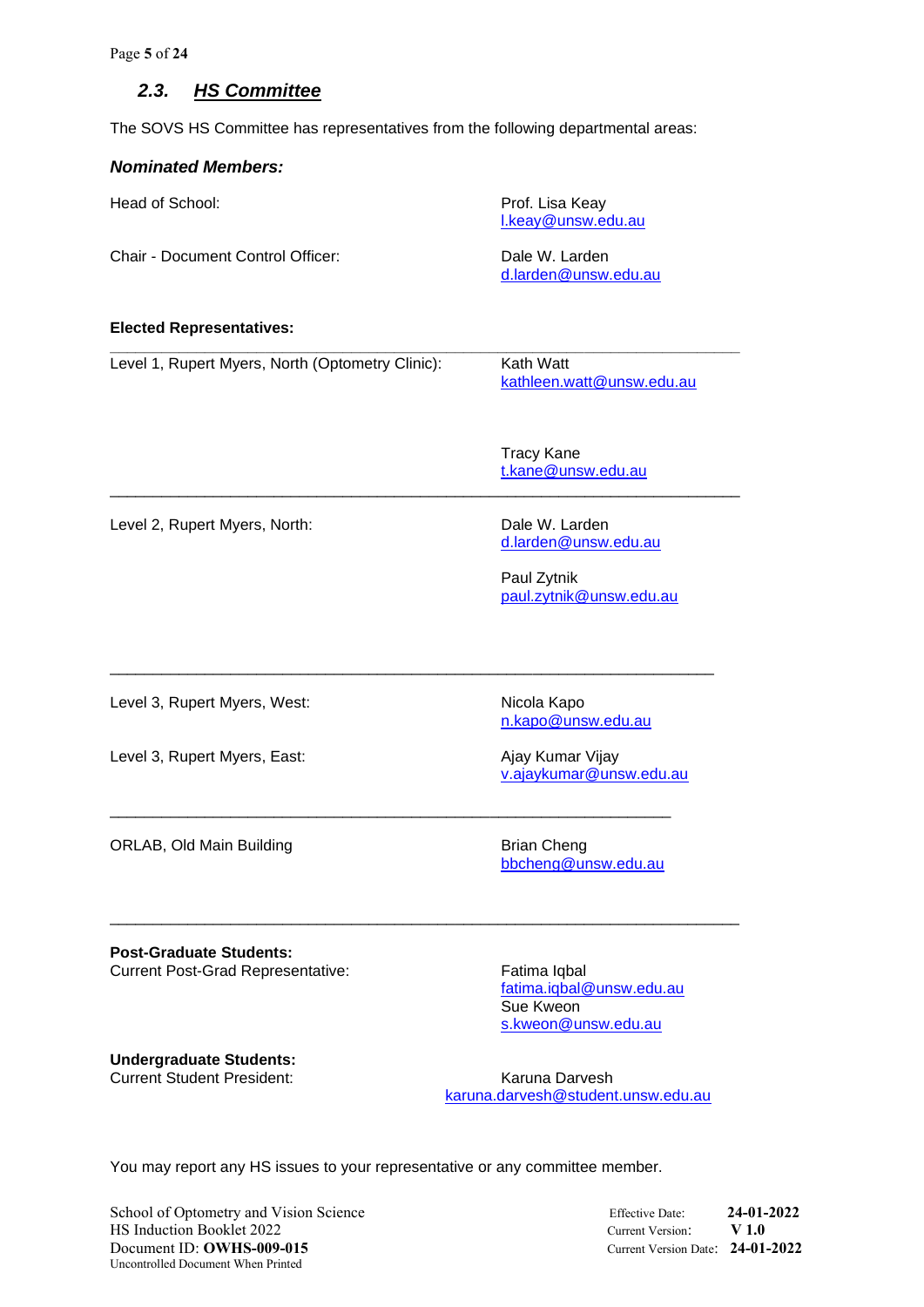## **3. HS - Duty of Care**

By law, UNSW must provide a working environment that is safe and without unreasonable risks to health for students, visitors and staff. These obligations are known as a duty of care. Students, staff and visitors also have a duty of care while at the University.

In the context of this section of the Act, the obligations of **students are considered to be the same as employees.**

**Duties of Workers** *(Section 28 – Work Health and Safety Act 2011 No 10)*

While at work, a worker must:

(a) take reasonable care for his or her own health and safety, and

(b) take reasonable care that his or her acts or omissions do not adversely affect the health and safety of other persons, and

(c) comply, so far as the worker is reasonably able, with any reasonable instruction that is given by the person conducting the business or undertaking to allow the person to comply with this Act, and

(d) co-operate with any reasonable policy or procedure of the person conducting the business or undertaking relating to health or safety at the workplace that has been notified to workers.

Refer Also:

*SafeWork NSW Website:*

[http://www.safework.nsw.gov.au](http://www.safework.nsw.gov.au/)

*Work Health and Safety Act 2011:*

<http://www.legislation.nsw.gov.au/#/view/act/2011/10>

*Work Health and Safety Regulation 2011:*

<http://www.legislation.nsw.gov.au/#/view/regulation/2011/674>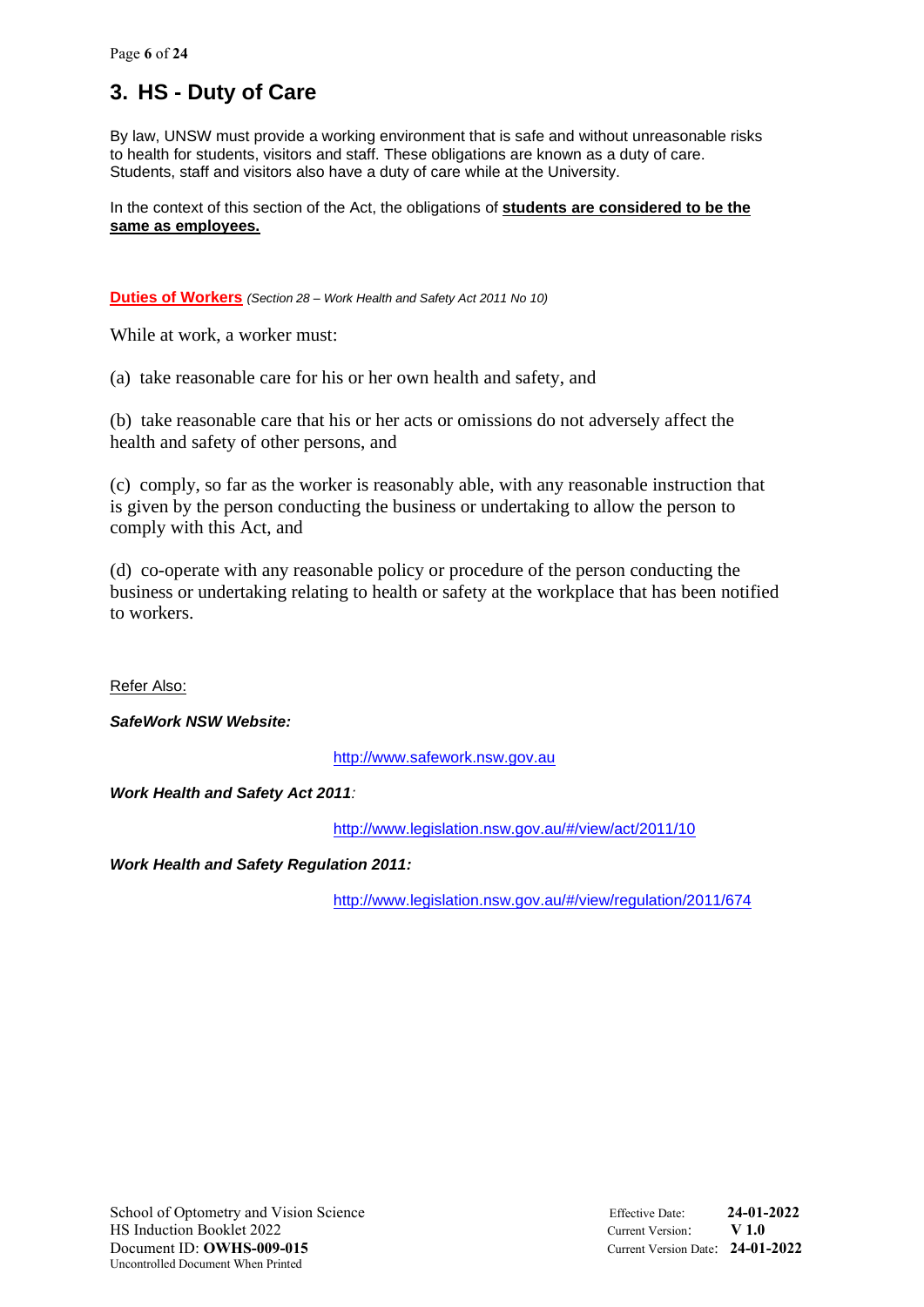#### **General Safety requirements in the School of Optometry and Vision Science**

The School believes that accidents are preventable, and that safety, health and environmental performance can always be improved. The following points provide a general framework about general safe behaviour that is consistent with the UNSW HS Policy:

- All staff, students and visitors have a duty of care to ensure their own health and safety.
- All staff, students and visitors must act in accordance with all general safety directions and all specific safety rules in areas of high risk (for example, laboratories).
- Behaviour that endangers the health and safety of others is unacceptable and will not be tolerated.
- Behaviour that endangers the environment is unacceptable and will not be tolerated.
- Racial or sexual discrimination is unacceptable and will not be tolerated.
- UNSW is a no smoking employer.
- **•** The School does not permit the use of illegal drugs or allow intoxicated persons on site.
- Workplace hazards and risks are identifiable and therefore risks can be eliminated or controlled.
- All activities that use School facilities or resources and for which a potential risk exists must be assessed using the UNSW Risk Assessment system, introduced at Section 4.1.
- The use of all hazardous substances must be reviewed prior to use. This must include at least a review of the Material Safety Data Sheet (MSDS) for the chemical (see section 5.3).
- Where a risk cannot be eliminated, it must be controlled in accordance with Clause 5 of the NSW HS Regulation 2001 using the hierarchy of controls (introduced at Section 4.2).
- Where a risk can only be rendered safe through the use of controls, these must be specified and used. Selection of control must be made using the hierarchy of controls (introduced at Section 5.1).
- Where they exist, Safe Working Procedures must be followed (introduced at Section 5.2).
- No person should operate any plant or equipment until they have been trained in its safe use, and until they have been assessed as competent in its use.
- All facilities, plant, equipment, materials (and the like) should be maintained to a satisfactory standard.
- No hazardous substance should be used without reference to the material safety data sheet (introduced at Section 5.3).
- If personal protective equipment (PPE) is required to be used as a risk control, it must be used properly and in all specified situations (introduced at Section 5.4). Such PPE must comply with relevant Australian Standards. Ask your supervisor if you are unsure about whether PPE is necessary for any particular task that you undertake.
- No eating or drinking in areas where risks exist.
- In any emergency, please follow directions given by Staff (see Section 6).
- Accidents or unsafe acts should be reported to Supervisors or Space Managers as soon as possible.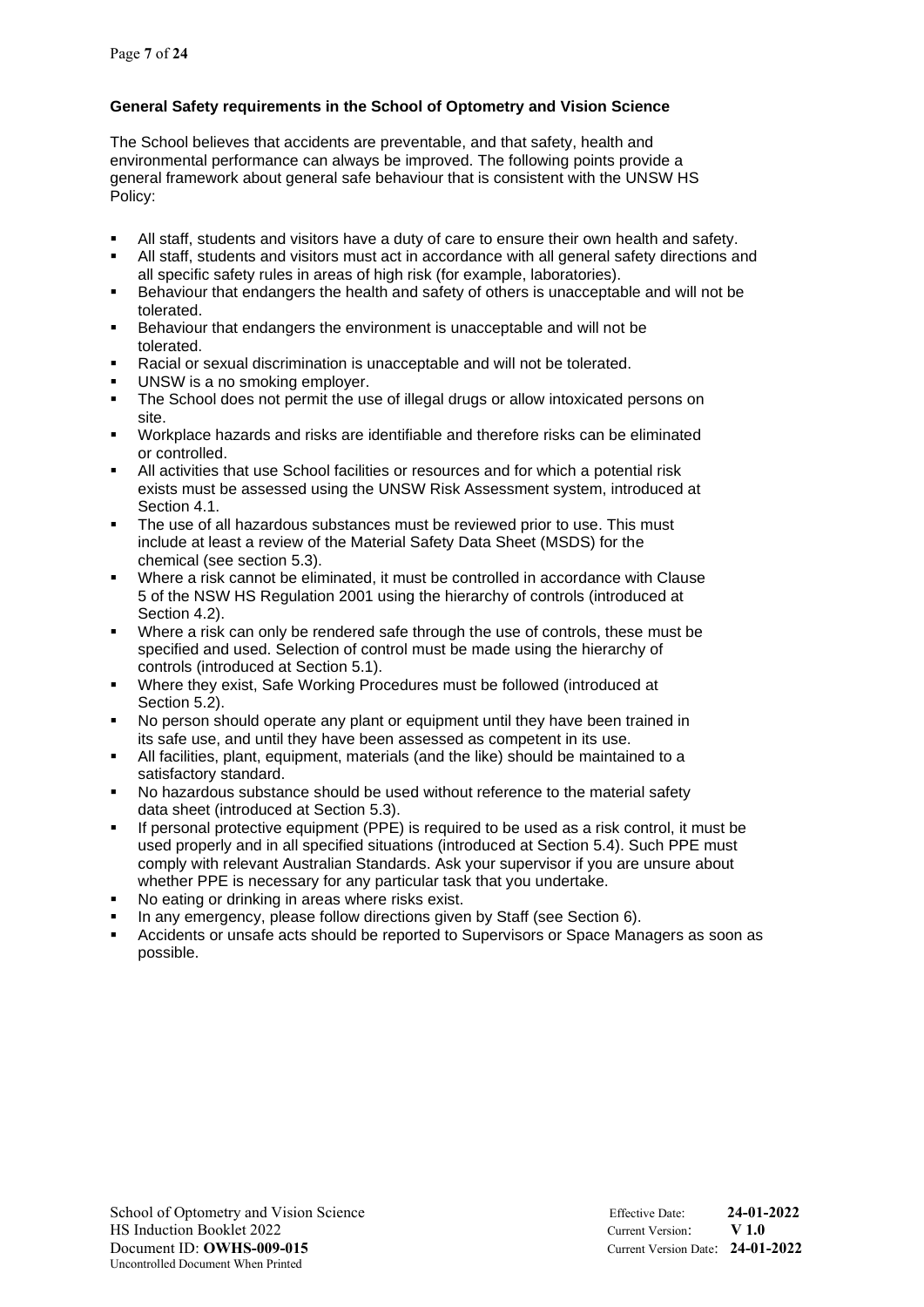## **4. Risk Management and Risk Assessment**

Risk management means the systems, processes, procedures and standards that are used to minimise the occurrence of incidents and accidents, including injuries to people, damage to equipment and to buildings as well as "near hits."

### *4.1 UNSW Risk Assessment*

From July 2003, all prospective activities conducted by staff or students that use SOVS facilities and resources and that have a risk associated with them are required to have a risk assessment conducted for them. Risk Assessment conducted in the SOVS will be in accordance with the UNSW Risk Management Procedure (HS329)

Refer: <https://www.gs.unsw.edu.au/policy/documents/HS329.pdf>

Risk assessments conducted using this system includes a number of steps: background information, identification of hazards, possible risks, risk reduction and control, assessment of risks, elimination or control of the risks, verification and supervisor approval. The SOVS and associated research labs have risk registers. You should consult the relevant register or your supervisor to be informed of potential hazards and risks associated with your job.

### *4.2 SafeSys*

UNSW Risk Assessments and Safe Work Procedures are now incorporated into an online database called SafeSys:

#### [https://safesys.unsw.edu.au](https://safesys.unsw.edu.au/)

SafeSys is accessible to all staff and students via secure login with zID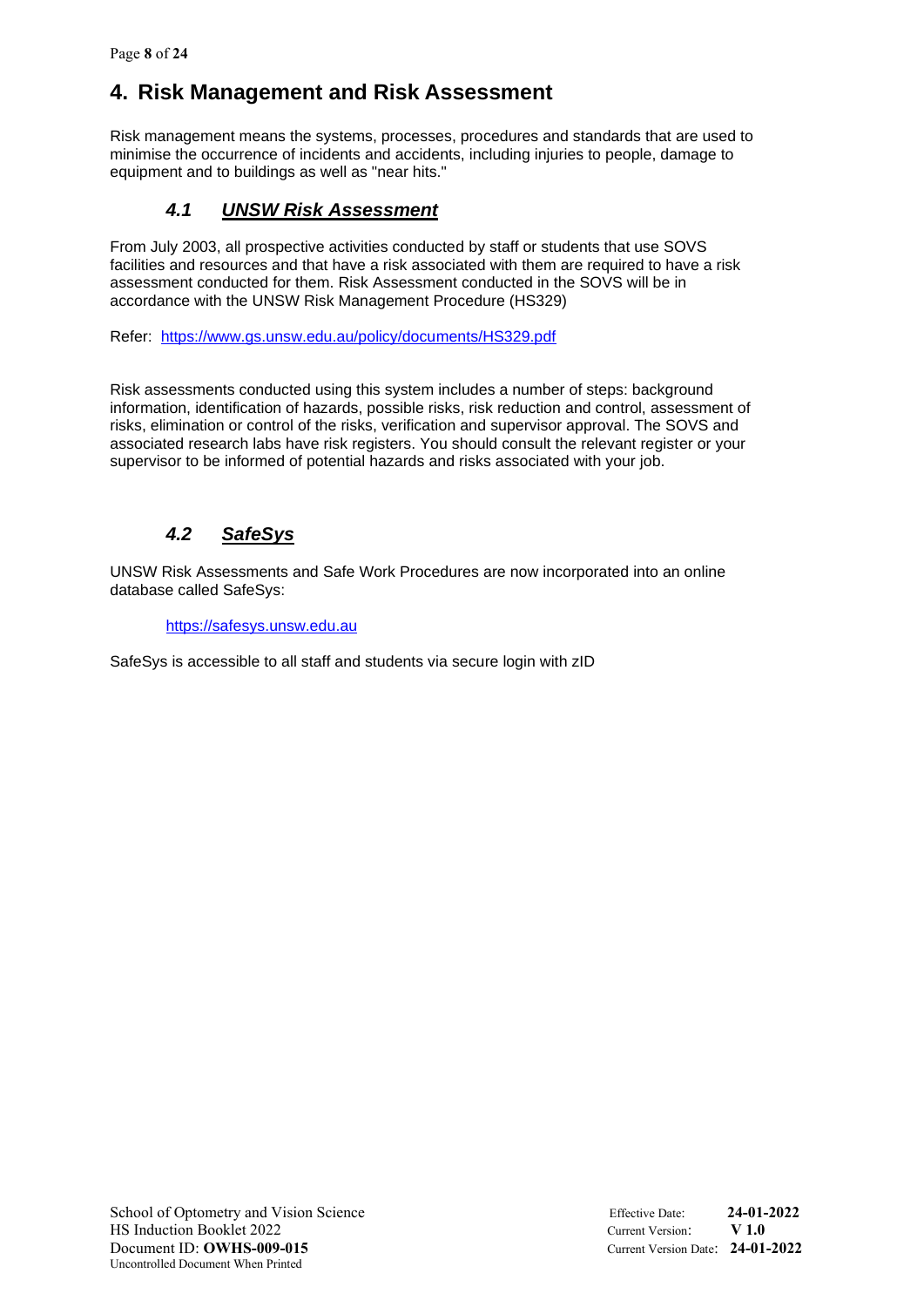## **5. Risk Mitigation**

### *5.1 General Principles of Risk Control*

### **The Hierarchy of Controls – In order of Preference**

- **Elimination:** If at all possible, the risk should be eliminated. Where elimination is not possible, the risk should be controlled using means that are commensurate with the risk. Options for control and their order of priority include:
- **Substitution**: For example, replacement of materials with less hazardous materials, or reorganisation of tasks or processes to make them less risky.
- **Isolation**: This is where hazards or risks are located away from everyday activities. Isolation may be by location (carrying out the activity at an isolated area) or by time (carrying out the risk activity at a time when few people are around).
- **Engineering controls**: These are controls that rely on plant or equipment (such as machine guards, fume cupboards or bio-safety cabinets) to control risk. Further, engineering controls must be kept in good working order; any problems should be promptly reported to the Supervisor or Space Manager.
- Administrative controls: These are controls that rely on safe systems of work to minimise risk. Examples include general procedures, such as hazard information, competency training and adequate supervision; or **specific safe work procedures** (SWM, tag and lock out procedures, job rotation and the like).
- **Personal protective equipment:** These include helmets, safety glasses, respirators and masks, ear muffs, impervious gloves, aprons, safety boots and harnesses for fail protection.

#### *Thus the first option is to eliminate the risk if possible. If not, then substitution, then isolation and so on.*

Where a risk assessment specifies that a control, such as isolation, engineering control, SWP or PPE is recommended, it must be used, and must be used properly.

### *5.2. Safe Work Procedures*

Safe work procedures are administrative controls in the form of written procedures that are designed to minimise risks when using equipment or undertaking a process or task and should always be followed. The procedures normally include general information, specific information and instructions on how to carry out the task or process. Guidelines for writing safe work procedures are available on the UNSW HS website.

For example, a safe working procedure might contain:

- A description of the hazards associated with the use of the equipment, process or task;
- The precautions to be taken before the equipment is used or the task undertaken. This includes: any actions and observations necessary to ensure the work area is safe; check that the equipment is in good order; the materials to be used; and the steps to prepare the equipment for use;
- Steps to be followed when using the equipment or undertaking the task;
- A list of the required controls (especially PPE) to be used;
- Steps to be followed when the task is completed to make the equipment and area safe for others.

UNSW Safe Work Procedures are now incorporated into an online database called SafeSys:

[https://safesys.unsw.edu.au](https://safesys.unsw.edu.au/)

SafeSys is accessible to all staff and students via secure login with zID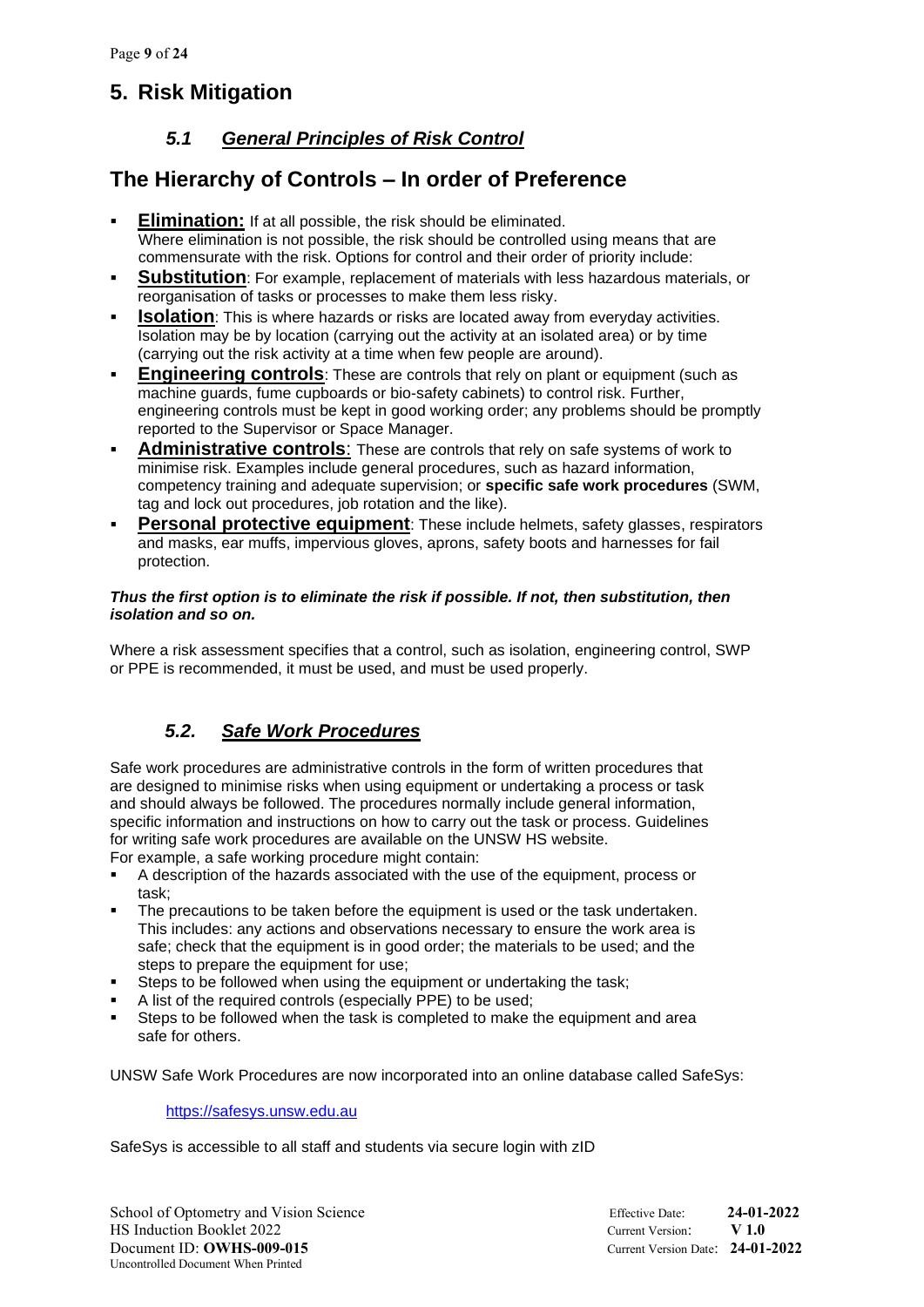### *5.3. Material Safety Data Sheets - ChemAlert*

The Material Safety Data Sheets (MSDS) should contain information on the properties and hazards of a hazardous substance, and on how exposure to such hazards can be minimised in normal use, or in emergency situations.

MSDS must be accessible to staff and students at all times, and must be kept in the Hazardous Substances Register.

MSDS locations include.

| <b>Old Main Building:</b> | <b>ORLAB (Level LG)</b> - (Adjacent to SOVS Computer Lab) |
|---------------------------|-----------------------------------------------------------|
|                           |                                                           |

**PC1/PC2 Labs: RMB; Level 3; 3.068** \_\_\_\_\_\_\_\_\_\_\_\_\_\_\_\_\_\_\_\_\_\_\_\_\_\_\_\_\_\_\_\_\_\_\_\_\_\_\_\_\_\_\_\_\_\_\_\_\_\_\_\_\_\_\_\_\_\_\_\_\_\_\_\_\_\_\_\_\_

### *CHEMALERT:*

MSDS information is also available through ChemAlert

<https://safety.unsw.edu.au/chemalert-0>

### *5.4. Personal Protective Equipment (PPE)*

- **PPE** is designed to protect the person wearing or using the equipment from a particular hazard;
- **•** PPE must be properly fitted and used. Staff and students should be expected to be asked to demonstrate correct use of PPE;
- **•** PPE must be in good condition and properly maintained. It must be replaced if defective;
- **•** When a sign or notice is displayed directing the use of PPE within an area, then anyone entering the area must use or wear that PPE;
- When a sign or notice is displayed directing the use of PPE when operating equipment, then anyone operating or using the equipment must wear the PPE;
- All selected PPE must comply with relevant Australian or equivalent standards.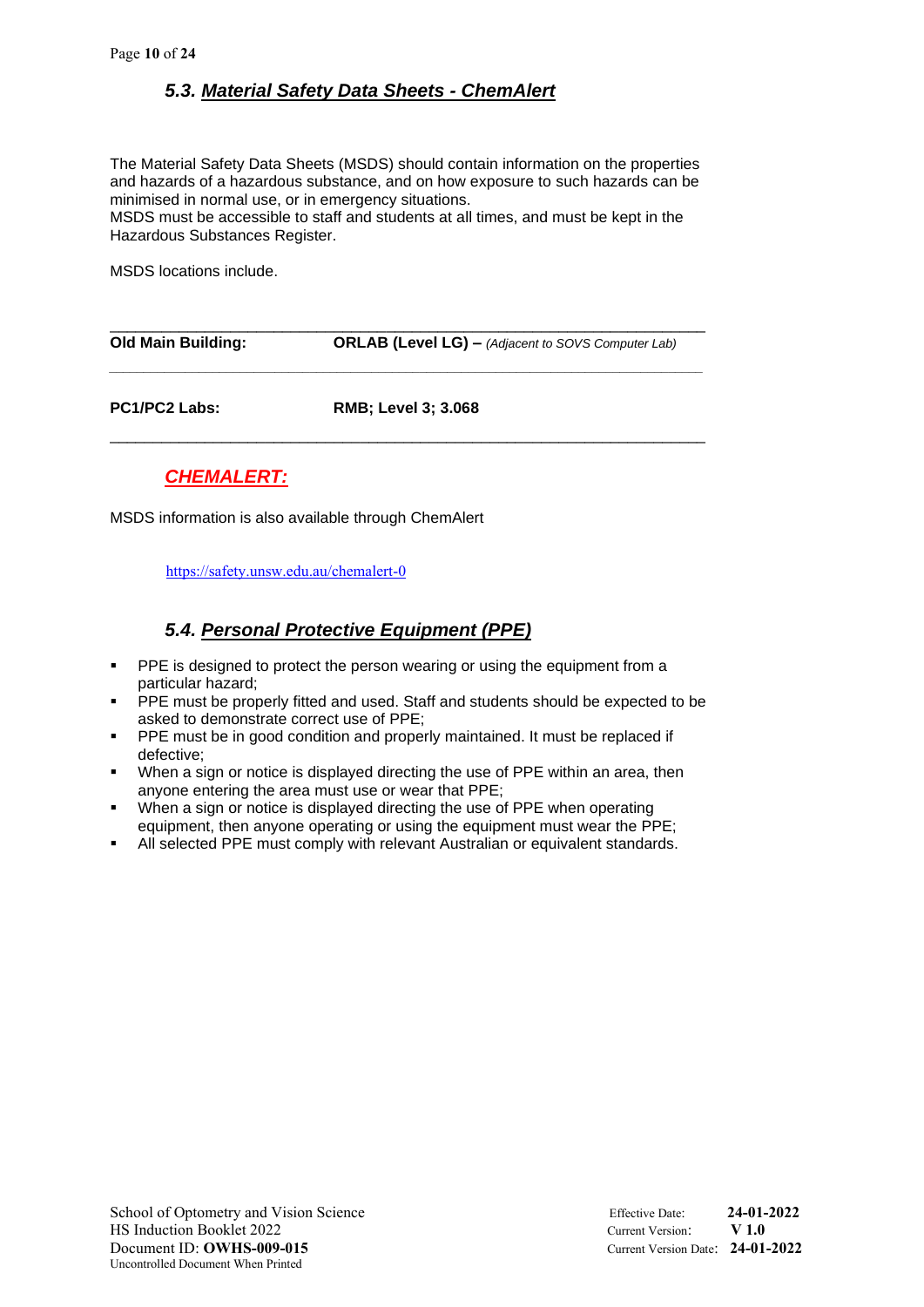## **6. Emergencies and Incidents**

The School of Optometry and Vision Science is located in Sector 5 of the UNSW Emergency Sectors. For the Rupert Myers Building and the SOVS areas of Old Main Building there exists a Chief Warden and a warden for each specific floor or area of the building.

### **Wardens are as follows:**

#### **Rupert Myers Building**

| Chief Warden -                        | Dale W. Larden                                                                          |
|---------------------------------------|-----------------------------------------------------------------------------------------|
| Deputy Chief Wardens -                | <b>Collina Waddell</b><br><b>Natalie Xylas</b>                                          |
| Level 1 Floor Wardens -               | <b>Jasmine Larden</b><br><b>Kathleen Watt</b><br><b>Lily Ho</b><br><b>Alyssa Collet</b> |
| Level 2 Floor Warden -                | Dale W. Larden<br><b>Paul Zytnik</b>                                                    |
| Level 3 Floor Warden - NORTH          | Nicola Kapo                                                                             |
| <b>EAST</b>                           | Ajay Vijay                                                                              |
| <b>Old Main Building (SOVS areas)</b> |                                                                                         |
| Chief Warden -                        | <b>Ms Sue Hagon</b>                                                                     |

#### **DURING AN BUILDING EVACUATION YOU MUST FOLLOW ALL DIRECTIONS GIVEN BY THE FLOOR WARDEN AND CHIEF WARDEN**

### *6.1 Basic Emergency procedures*

Basic procedures in an emergency are: Inform (as a minimum, people in the immediate vicinity), Confine (if possible, and without unnecessary risks), Evacuate (if necessary), Call for assistance (see front of this booklet for information on contacting UNSW Security).

### *6.2. Evacuations*

The Rupert Myers Building has an automatic integrated alarm and evacuation system. Follow any directives given by the Chief Warden over the intercom system, or from the floor warden for that area.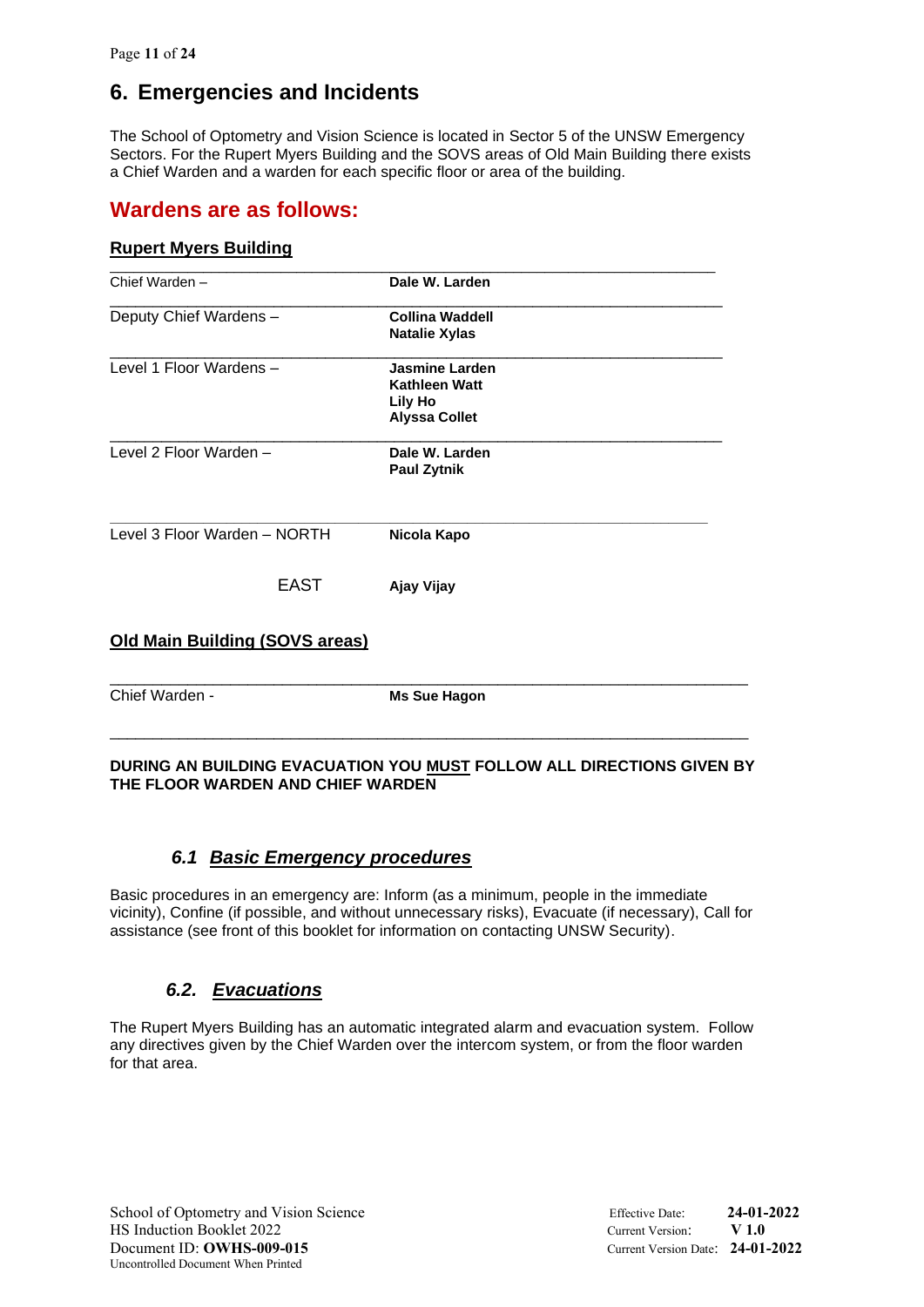### *6.3. Evacuation Assembly Area*

The Evacuation Assembly Area for the Rupert Myers Building is **Physics Lawn** (See Below). It is located on the grassed area in front of the Old Main Building and west of the paved area at the end of the Rupert Myers Building.



### *6.4. Specific Emergency procedures*

## **Fire**

If safe to do so, and you have the necessary skills try to extinguish the fire with the appropriate extinguisher. However, it is imperative that you do not take any unnecessary risks.

Move all other persons away from immediate danger.

*Break Glass Alarm*: On each level, adjacent to the fire stair entrance a small red glass panel is located on the wall. They are usually immediately adjacent to the Red WIP Phones. In cases of fire this alarm can be triggered by breaking the glass with anything solid.

These alarms will activate the Emergency Evacuation Procedures and will automatically call the local fire brigade. They must only be used in an actual emergency.

## **Spills**

If safe to do so, and you have the necessary skills, try to contain the spill. However, it is imperative that you do not take any unnecessary risks.

Secure the area of the spill, evacuate any other person from the area. Contact the floor warden for that area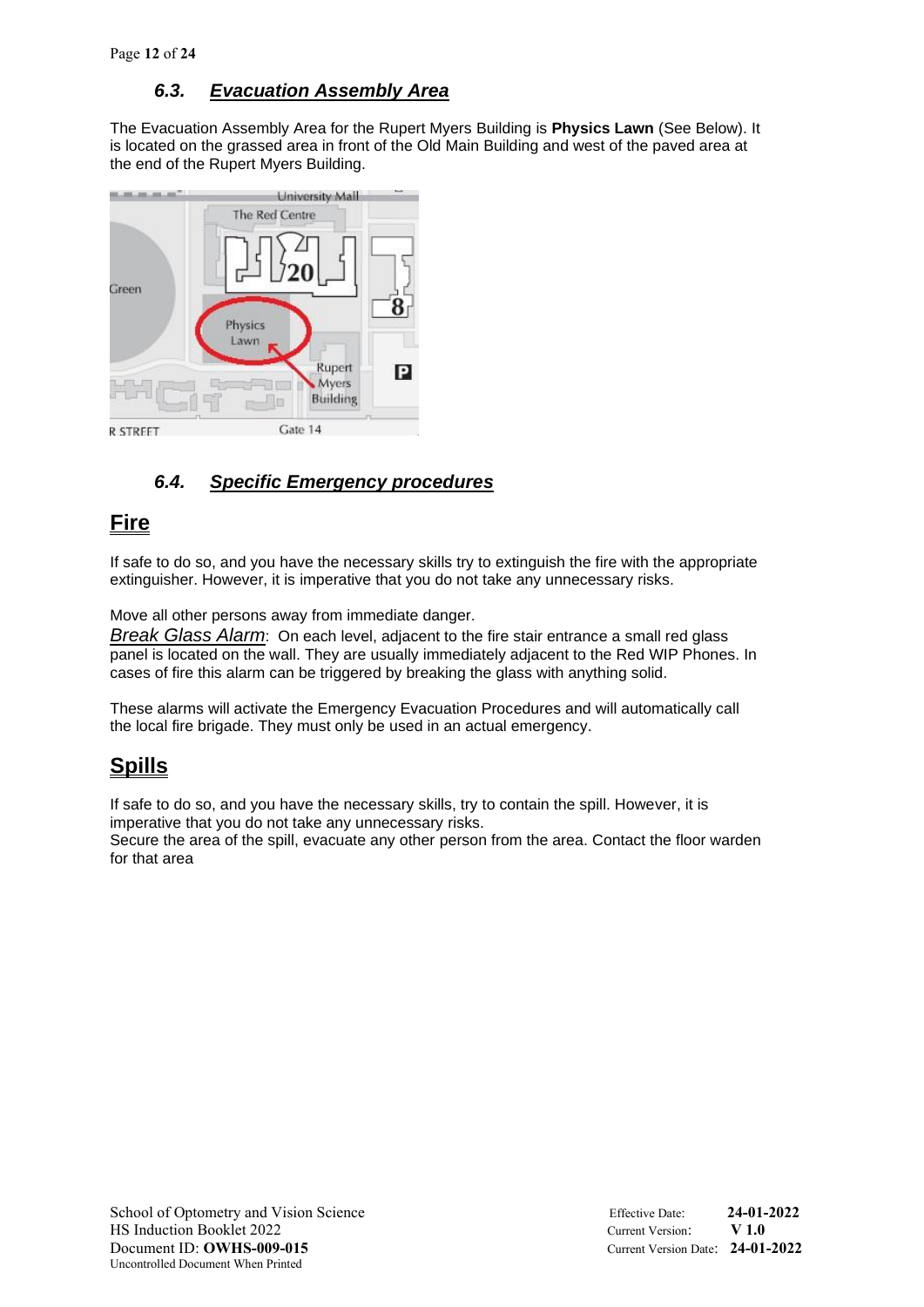## **First Aid**

### *The School First Aid Officers are as follows:*

#### *Rupert Myers Building:*

| Level 1            |                                                      |  |
|--------------------|------------------------------------------------------|--|
|                    | <b>Tracy Kane</b><br>Jasmine Larden<br>Alyssa Collet |  |
| Level <sub>2</sub> | Dale W. Larden<br>Paul Zytnik                        |  |
| Level 3            | Michelle Wanandy                                     |  |

\_\_\_\_\_\_\_\_\_\_\_\_\_\_\_\_\_\_\_\_\_\_\_\_\_\_\_\_\_\_\_\_\_\_\_\_\_\_\_\_\_\_\_\_\_\_\_\_\_\_\_\_\_\_\_\_\_\_\_\_\_\_\_\_\_\_\_\_\_\_\_\_\_\_\_

### *MENTAL HEALTH FIRST RESPONDERS:*

Maria Markoulli [\(m.markoulli@unsw.edu.au\)](mailto:m.markoulli@unsw.edu.au) Dale Larden [\(d.larden@unsw.edu.au\)](mailto:d.larden@unsw.edu.au) Katariina Pakarinen [\(k.pakarinen@unsw.edu.au\)](mailto:k.pakarinen@unsw.edu.au)

#### *SEXUAL MISCONDUCT FIRST RESPONDERS:*

Ajay Vijay [\(v.ajaykumar@unsw.edu.au\)](mailto:v.ajaykumar@unsw.edu.au)

#### *First Aid boxes are locations are as follows:*

#### *Rupert Myers Building:*

| Level 1 | <b>Clinic Reception</b>                                                                                          |  |
|---------|------------------------------------------------------------------------------------------------------------------|--|
| Level 2 | Preclinical Laboratory (2.009)<br>AOP Seminar Room (2.030)                                                       |  |
| Level 3 | School Office (3.003)<br>L3 East Lunch Room (3.047)<br>L3 East PC2 Lab (3.071)<br>L3 East Dispensing Lab (3.049) |  |

**\_\_\_\_\_\_\_\_\_\_\_\_\_\_\_\_\_\_\_\_\_\_\_\_\_\_\_\_\_\_\_\_\_\_\_\_\_\_\_\_\_\_\_\_\_\_\_\_\_\_\_\_\_\_\_\_\_\_\_\_\_\_\_\_\_\_\_\_**

\_\_\_\_\_\_\_\_\_\_\_\_\_\_\_\_\_\_\_\_\_\_\_\_\_\_\_\_\_\_\_\_\_\_\_\_\_\_\_\_\_\_\_\_\_\_\_\_\_\_\_\_\_\_\_\_\_\_\_\_\_\_\_\_\_\_\_\_\_\_\_\_\_\_\_

#### *Old Main Building:*

\_\_\_\_\_\_\_\_\_\_\_\_\_\_\_\_\_\_\_\_\_\_\_\_\_\_\_\_\_\_\_\_\_\_\_\_\_\_\_\_\_\_\_\_\_\_\_\_\_\_\_\_\_\_\_\_\_\_\_\_\_\_\_\_\_\_\_\_\_\_\_\_\_\_\_

**Computer Lab:** OrLab Office Lab Office (OMB-G22)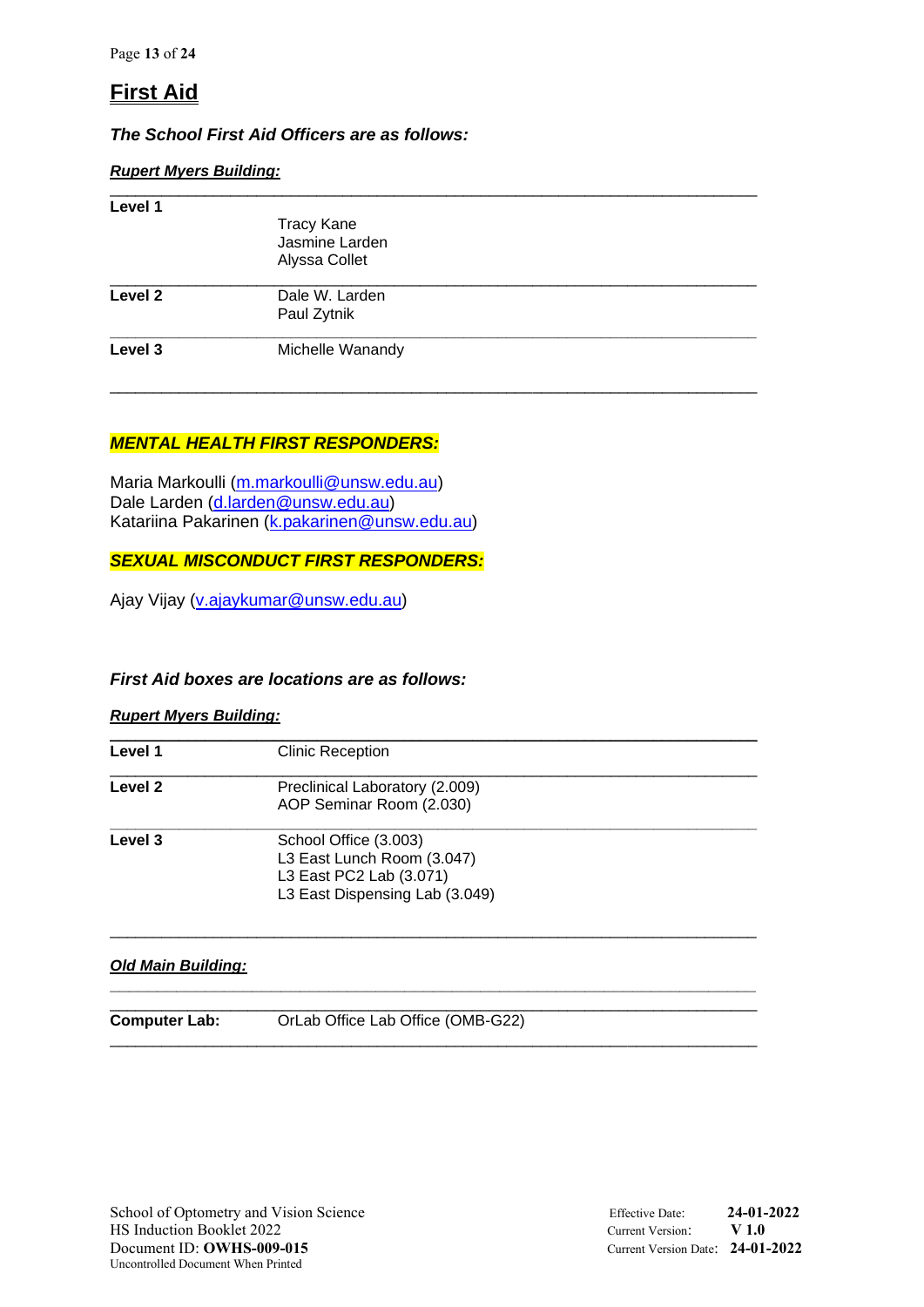## **Automatic External Defibrillator (AED):**

#### *There are 3 AED Units located within the Rupert Myers Building*

A unit can be found on Level 1 at the start of the corridor leading to the clinic consultation rooms.

AED's can also be found on the wall to the right when facing main entrance to Rupert Myers North Wing and inside the entrance to CFEH South Wing**.**

Remove the unit from the wall, switch on and follow the audible instructions.

No Specific training is required to use this unit.

### *6.5 Incident Reporting*

All incidents should be reported online via :

myUNSW: [https://my.unsw.edu.au](https://my.unsw.edu.au/)

#### *My Staff Profile\My Profile\Health Safety & Environment\Report a Hazard/Incident*

Incidents should also be reported to your supervisor, year representative, and/or floor warden.

### *6.6 Location of Fire Exits and Fire Suppression Systems*

### **FIRE EXITS – all are marked with green exit signs**

#### *3 rd Floor:*

- Near lifts (to the right as you face the lifts)
- Between dispensing lab and main office

#### *2 nd Floor:*

- Near lifts (to the right as you face the lifts)
- At far end of hall (furthest from the lifts) near ROK Group

#### *Ground Floor:*

- At end of long hallway, past clinic rooms glass door
- To the right of the lifts
- *NB: The glass door exit of the building IS NOT a fire exit and should not be used routinely during evacuations unless the other exits are blocked or congested.*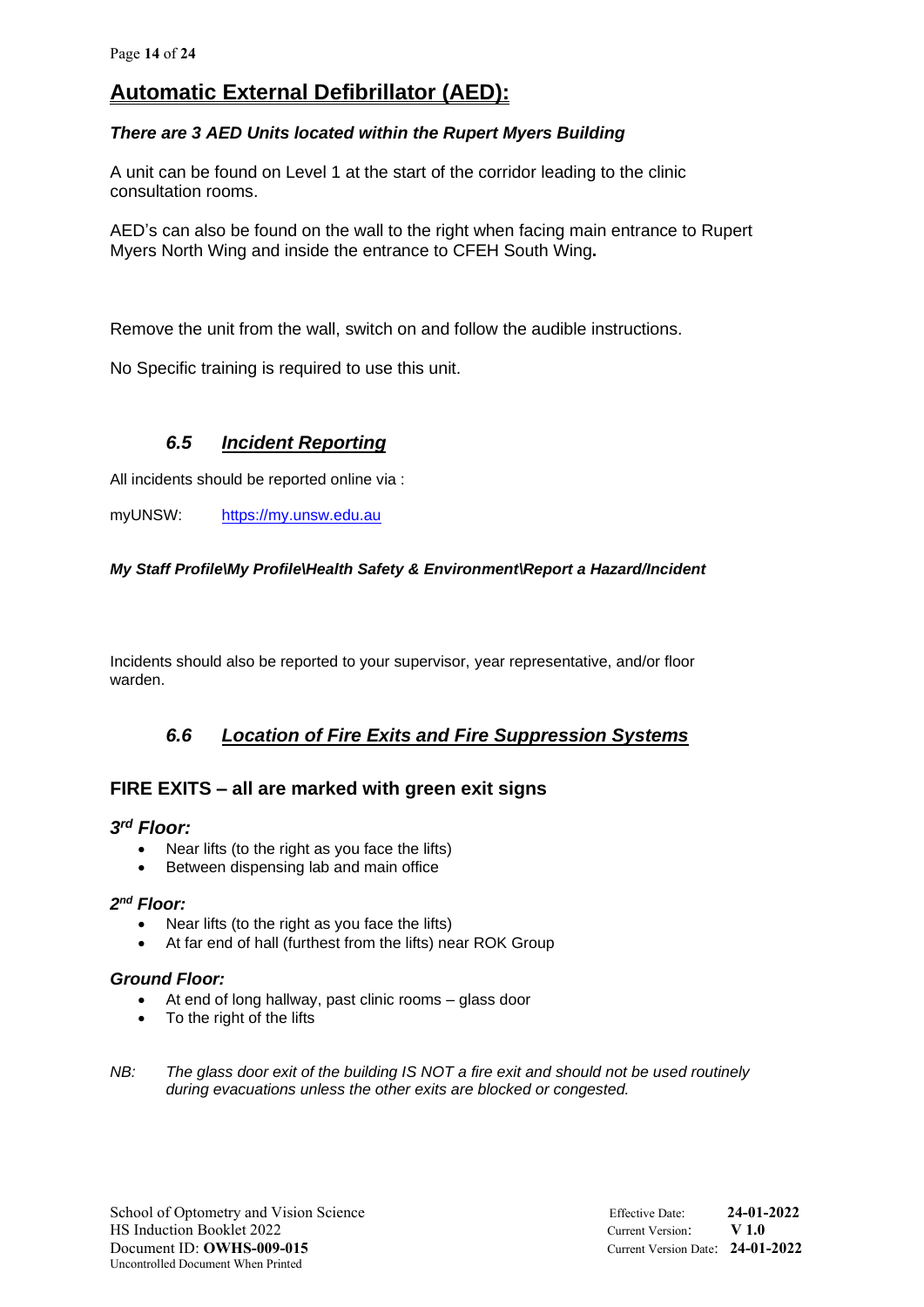## **FIRE SUPPRESSION SYSTEMS – EMERGENCY EXITS**

### **Level 1 - Clinic**



School of Optometry and Vision Science Effective Date: **24-01-2022** HS Induction Booklet 2022 Current Version: **V 1.0** Document ID: **OWHS-009-015** Current Version Date: **24-01-2022** Uncontrolled Document When Printed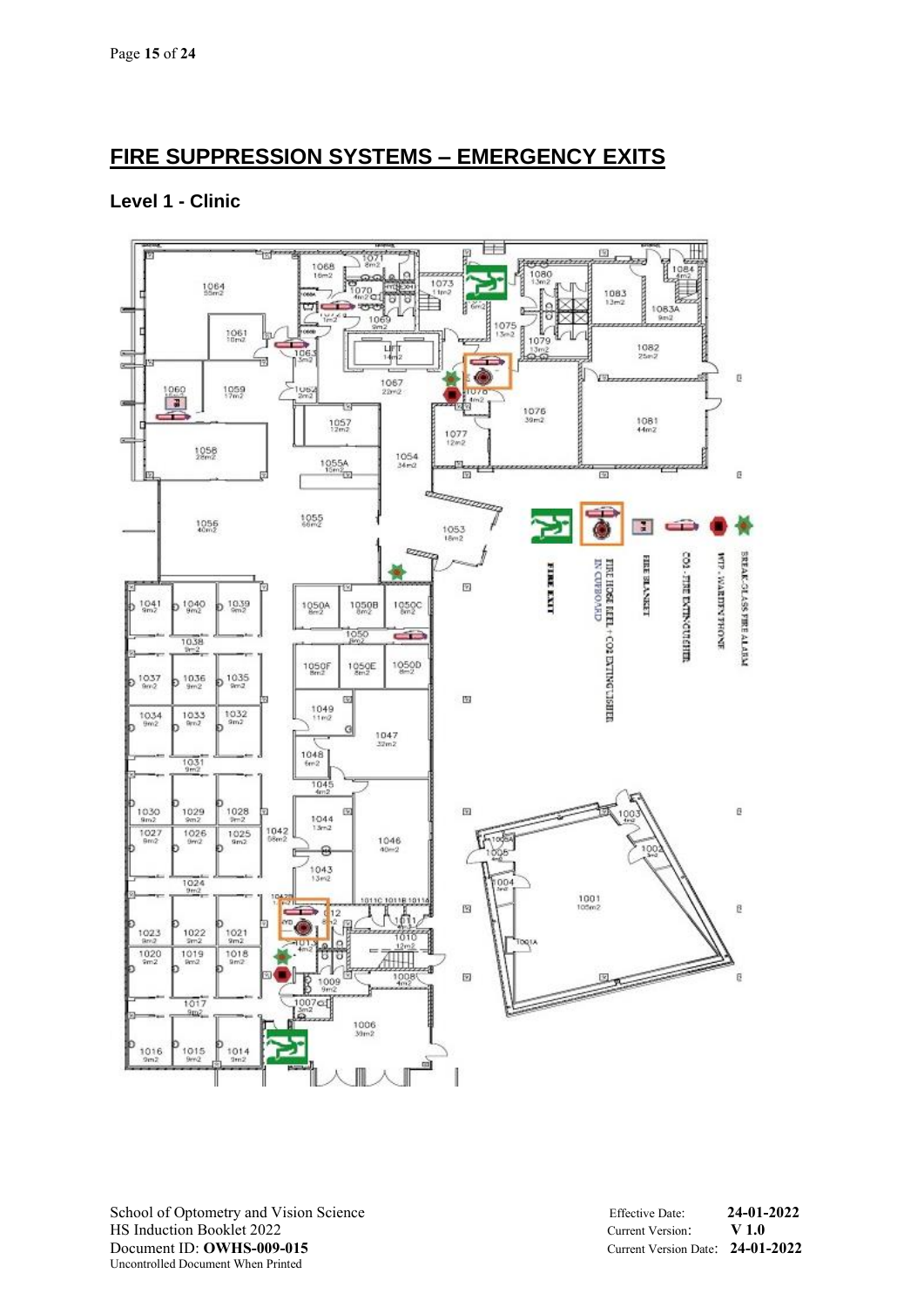### **LEVEL 2**

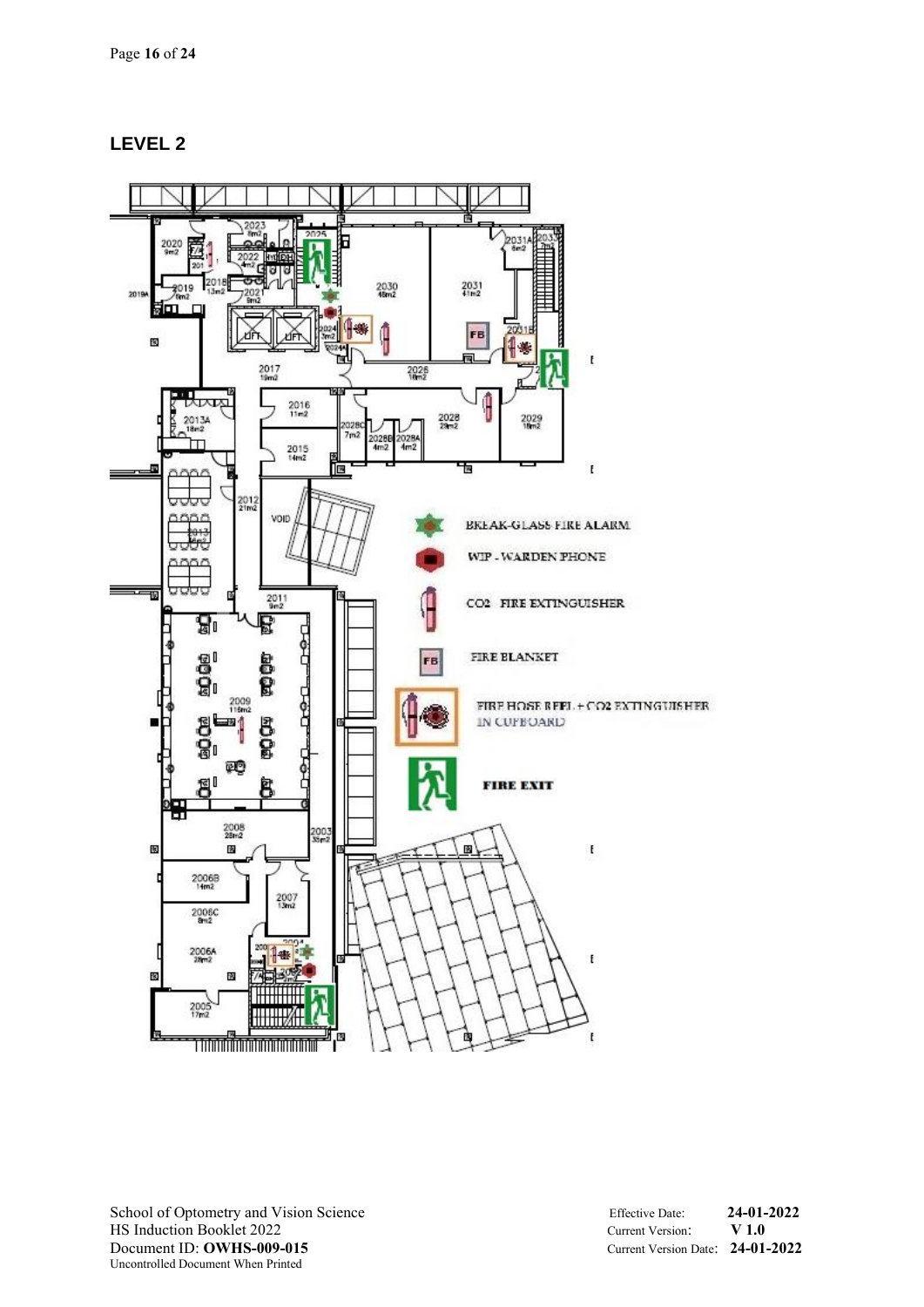### **LEVEL 3 – NORTH WING**

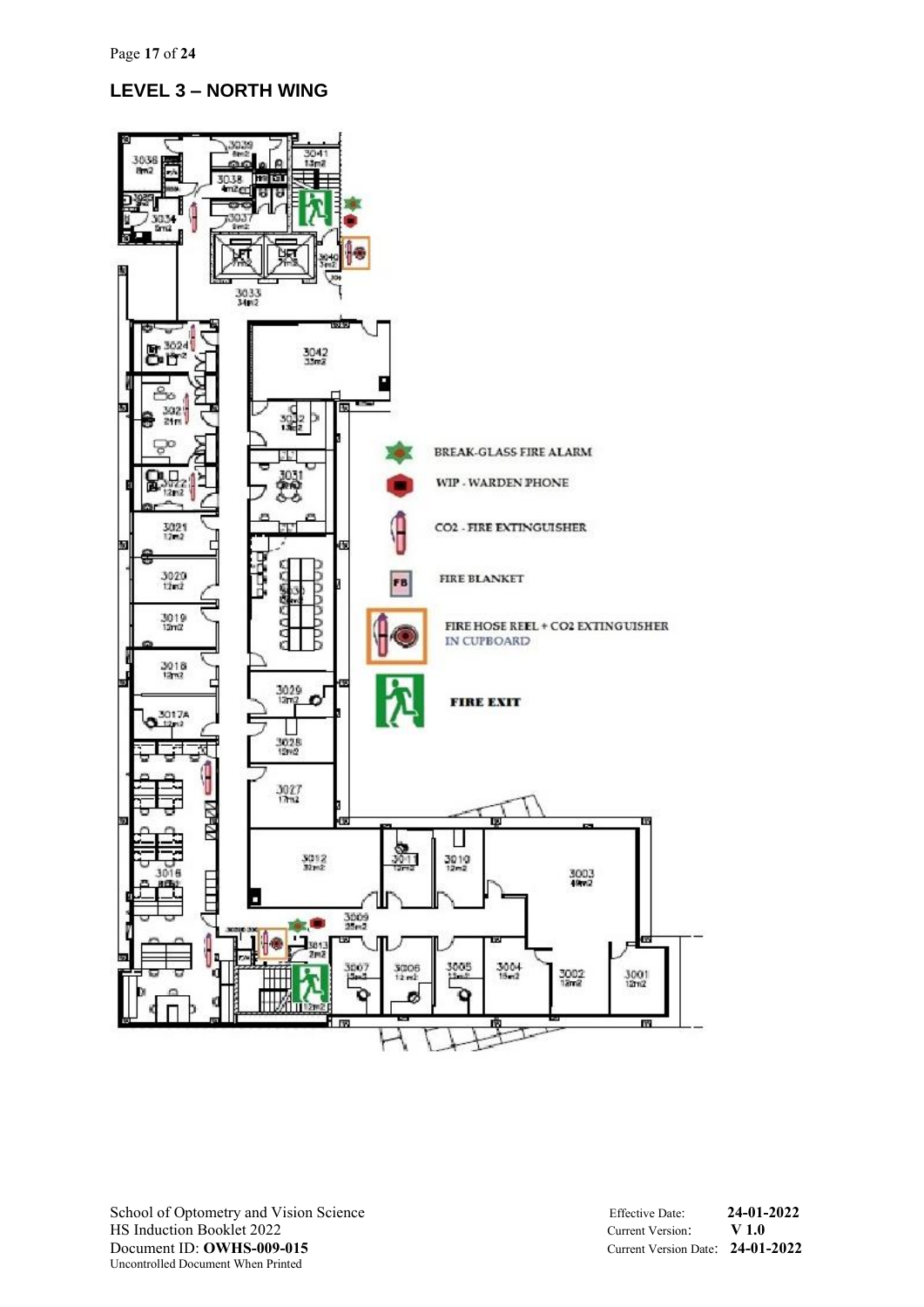

### School of Optometry and Vision Science Effective Date: **24-01-2022** HS Induction Booklet 2022<br>
Document ID: **OWHS-009-015**<br>
Current Version Date: 24-01 Uncontrolled Document When Printed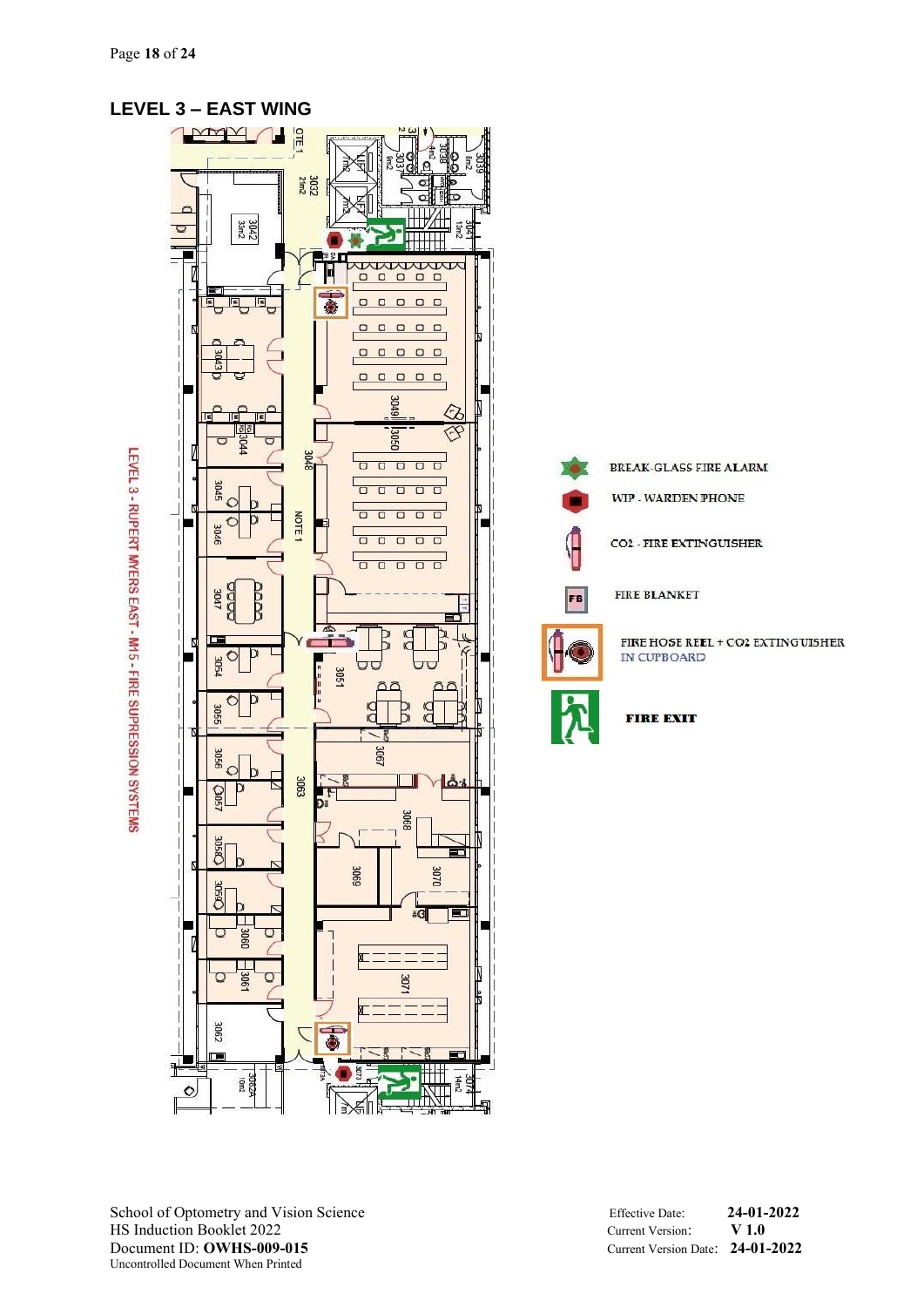## **7. Employee Assistance Program**

The Employee Assistance Program is available to all full-time and part-time staff.

Your Employee Assistance Program (EAP) is a professional, confidential coaching service for employees and their immediate family members, paid for by your employer. It is free for you and your family.

The EAP exists to help with any personal or work-related issues including:

- Conflict and tension
- Pressure and stress
- Alcohol and drug problems
- Child and family problems
- Work pressure/problems
- Emotional stress
- Separation/divorce
- Relationship difficulties
- Personal trauma
- Grief and bereavement
- Health and lifestyle issues
- Gambling and addictions
- Financial/legal referrals
- Anxiety and depression
- Work-family issues

#### *To contact the EAP:*

Call Benestar:

### **1300 360 364**

#### *For More Information*:

<https://www.wellbeing.unsw.edu.au/eap-benestar>

## **8. Student Assistance Programs**

Information relating to UNSW Student Assistance Programs is available via the following link:

<https://www.unsw.edu.au/student-assistance-programs>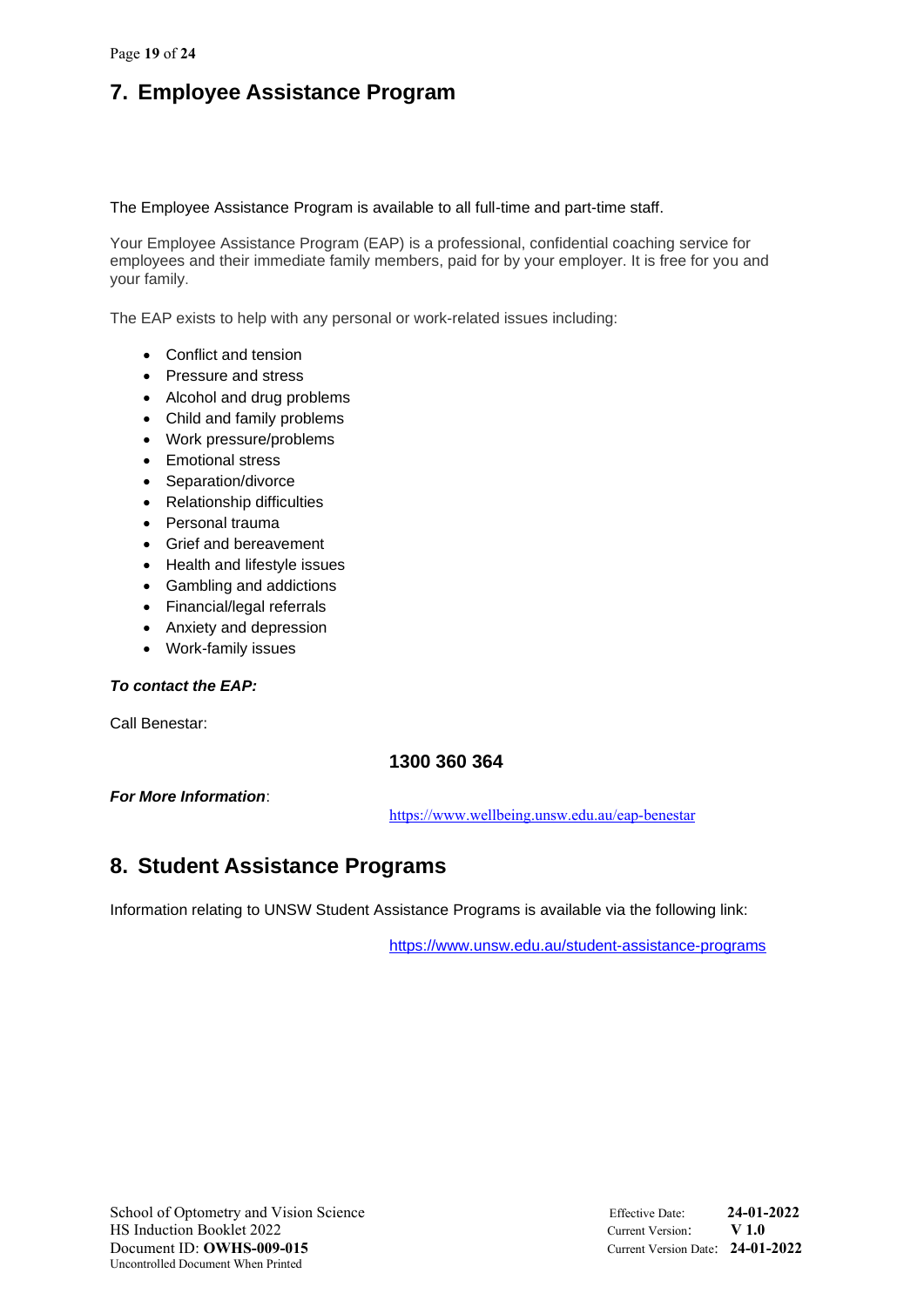## **9. Miscellaneous HS Information**

### *9.1. Medical Problems*

The University has a Health Service located in the Quadrangle Building. The Health Service can be contacted on 9385 5425.

### *9.2. Learning Difficulties*

If you have any Learning Problems contact the Learning Centre on 9385 3890.

#### *9.3. Inappropriate Use of School Resources*

Attention is drawn to the University's expectations in relation to appropriate conduct. This includes the requirement that UNSW facilities are not to be used for the deliberate or negligent preparing, storing, transmitting or displaying of racist, pornographic or other offensive material. These requirements are outlined in policies such as UNSW Rules Relating to Student Use of Computing and Electronic Communications Facilities.

### **10. HS Training**

Specific Workplace Safety Training is available for staff and students at UNSW

Enrol in training via myUNSW:

[https://my.unsw.edu.au](https://my.unsw.edu.au/)

#### *My Staff Profile\My Profile\Learning and Development\Request Training Enrolment*

Search by: Course Type

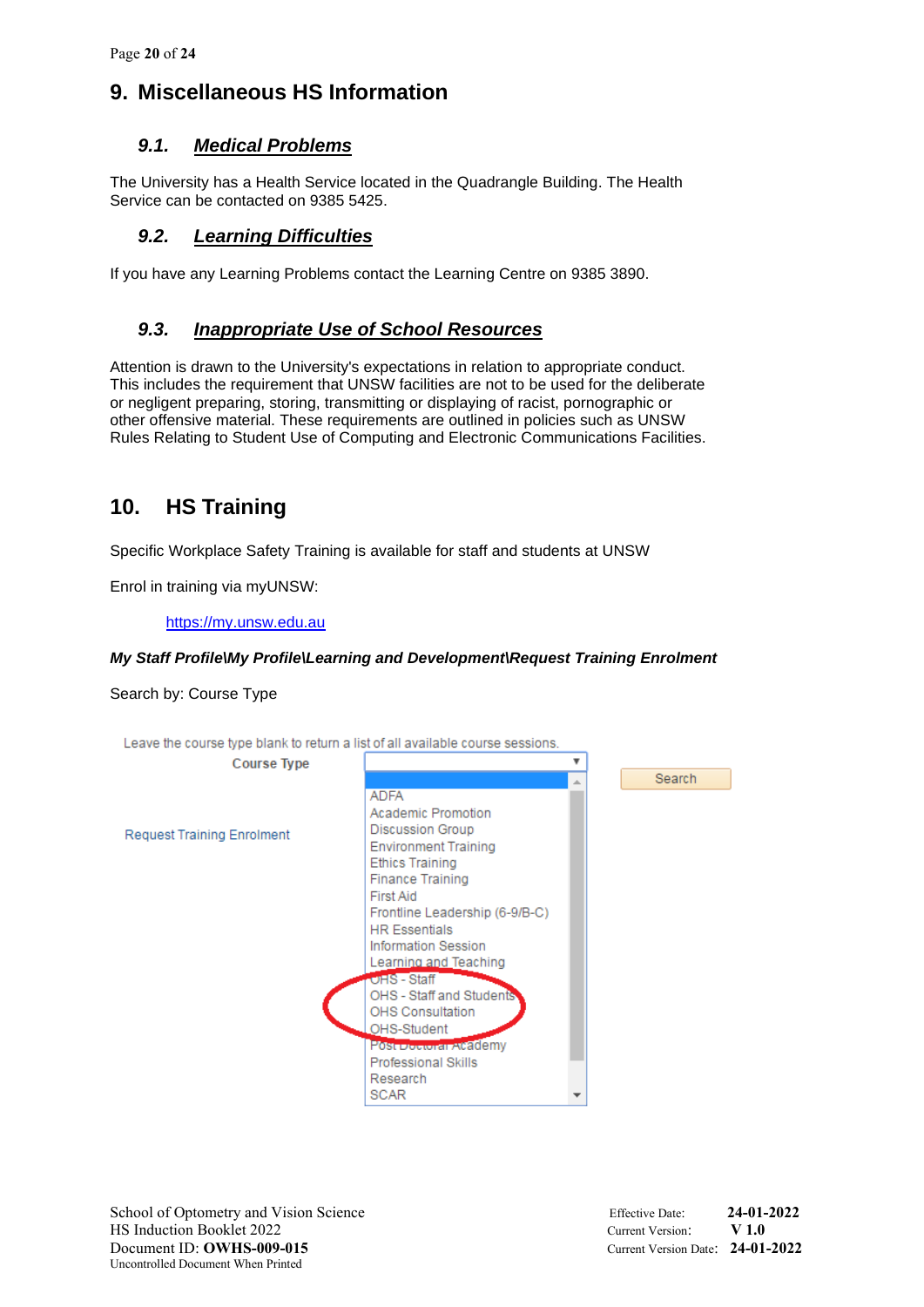## **11. Site Specific Workplace Hazards**

Each workplace has some specific hazards. Some which can be found with the School of Optometry and Vision Science include:

### *11.1. Instant Hot Water Dispensers*

Located above the sinks in Staff and student common rooms throughout the building are instant Hot water dispensers.

### CAUTION: THESE HOT WATER DISPENSERS PROVIDE INSTANT AND BOILING HOT WATER AT CLOSE TO 100ºC. THIS WATER WILL BURN EXPOSED SKIN ON CONTACT.

Use extreme caution when using these hot water units. Hold all cups firmly underneath the tap. Concentrate on the task at hand when pouring hot water. Keep your eyes on your cup or bowl at all times to prevent overfilling.

### **If burnt whilst using the Instant Hot Water Dispenser:**

- **Hold the affected part of your body under cold running water for at least 10 minutes.**
- **Contact your closest First-aid officer and seek medical attention as soon as possible, if required.**
- **Report the incident on-line as soon as practicable** *(See Section 6.5)***.**

### *11.2. Major Incidents and Injuries*

All injuries and incidents requiring the calling of an ambulance *should be co-ordinated through security*. Security will then call an ambulance and arrange for the ambulance to be met and directed to the appropriate location.

Phone Security on:

## **INTERNALLY: Extension: 56666**

## **EXTERNALLY: Phone: 9385 6666**

*Injuries specific to the eye* should be referred immediately to the School of Optometry and Vision Science Optometry Clinic on Level 1.

After hours, the emergency red eye service can be contacted on.

# **EXTERNALLY: Phone: 0449665812**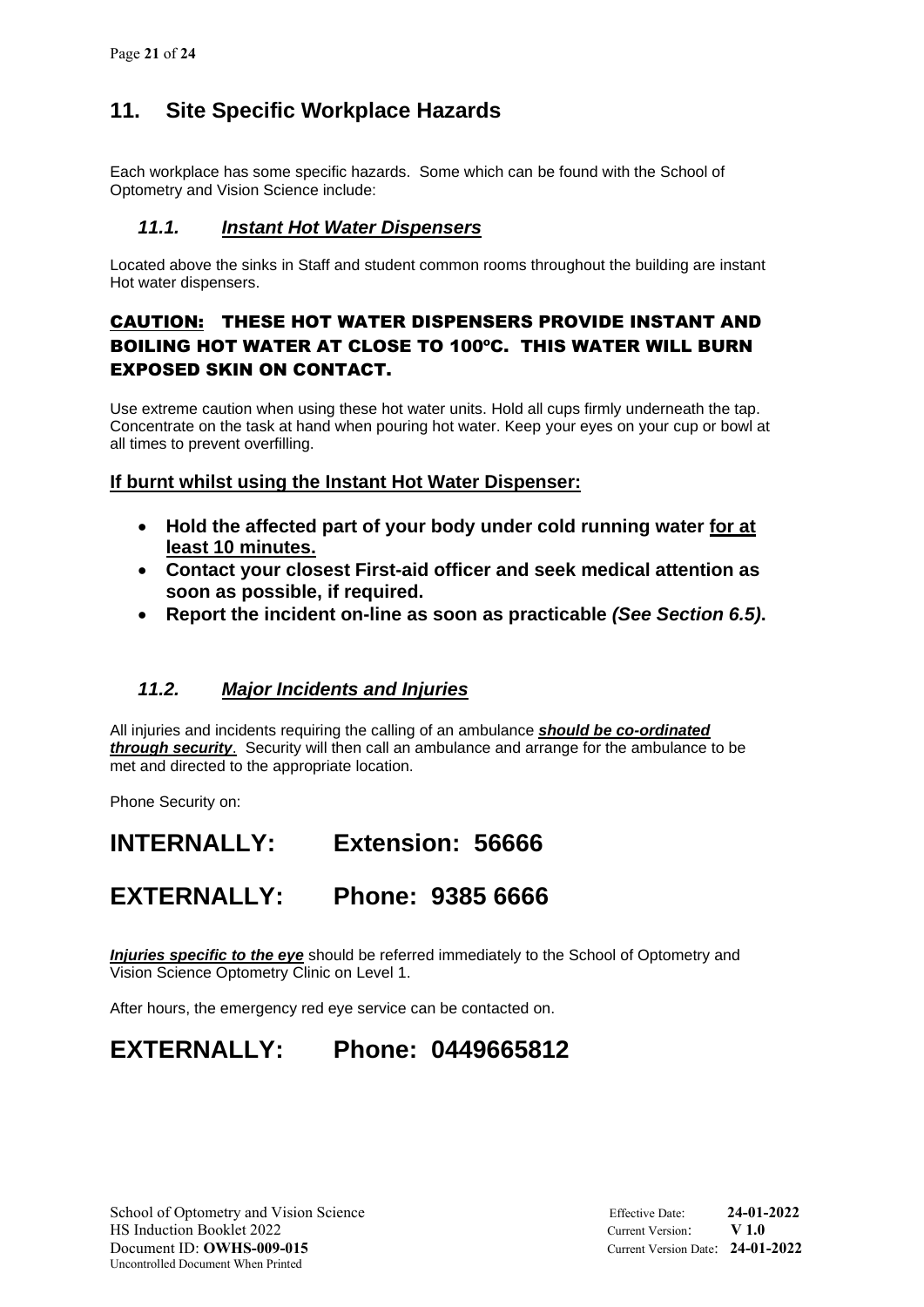### *11.3. Disaster Recovery and Electrical Failures*

### *Should power be lost to the building for periods greater than 10 minutes:*

*The building should be evacuated via the nearest fire escape.*

### **1. Prior to evacuation:**

- o Ensure your workstation is secured.
- o Ensure your work colleagues have also commenced evacuation.
- $\circ$  If save to do so, ensure no persons are trapped in lift if so call security immediately.
- o Ensure any freezers or fridges are shut and remain shut.

### **2. During evacuation:**

- o Remain calm
- o Evacuate via the nearest fire-exit.
- o Follow any and all instructions as provided by the Floor Wardens
- o Follow any and all instructions made over the PA system
- o Follow any and all instructions as provided by UNSW security.

### **3. Post evacuation and Recovery:**

- o Do not attempt to re-enter the building without the specific approval of UNSW security.
- o Persons requiring specific entry to check on critical equipment and infrastructure will require a security escort
- o Once power restored and entry permitted check on critical equipment and infrastructure, specific to your workplace, such as fridges and freezers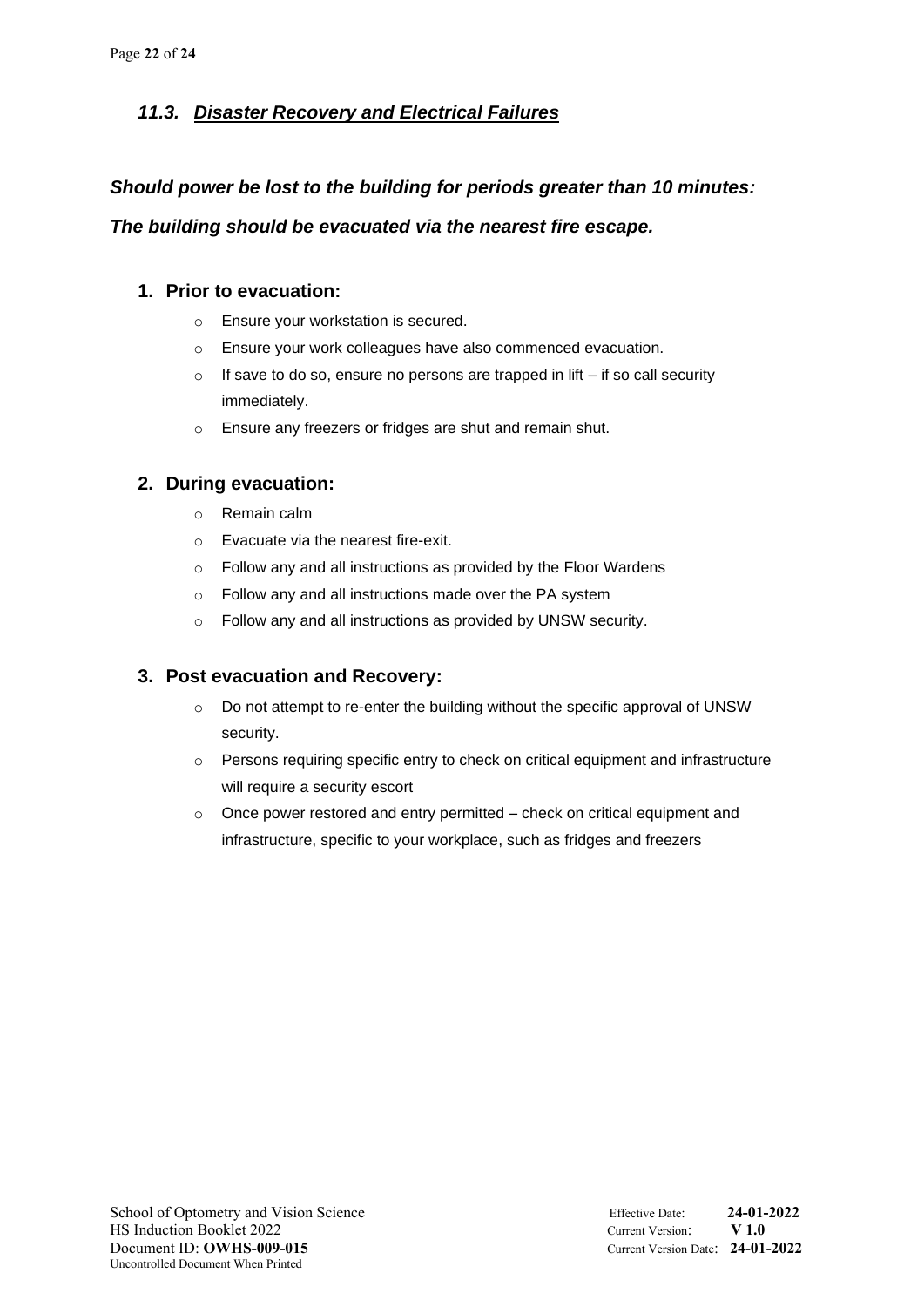Page **23** of **24**

### **12. UNSW Resources**

### *12.1. Security*

For all emergencies and for emergency assistance, contact UNSW Security on:

### **93856666** *(Externally)* **56666** *(Internally)*

When the call is answered describe:

- the location of the emergency (Building, Room or Laboratory Number)
- the type of emergency
- your name and phone number

### *12.2. HS Websites*

The UNSW HS website is a useful resource contains information on many of the safety issues that may affect staff and students (for example; HS, bio-safety, chemicals, radiation, dangerous goods). Relevant web pages include:

#### *UNSW HS Site:*

<https://safety.unsw.edu.au/>

#### *UNSW HS – Procedures and Forms:*

<https://safety.unsw.edu.au/documents-resources>

#### *UNSW HS Policy:*

<https://www.gs.unsw.edu.au/policy/documents/ohspolicy.pdf>

#### *UNSW HS Policy Statement:*

<https://www.gs.unsw.edu.au/policy/documents/UNSW%20Policy%20Statement%202016.pdf>

### *12.3. Staying Safe on Campus*

General information related to staying safe on campus is available within the following link:

<https://www.estate.unsw.edu.au/news/your-safety-campus>

All staff, students and visiting scholars and contractors are encouraged to complete the online Major Incident & Business Continuity Awareness Course:

[https://www.estate.unsw.edu.au/course/major-incidents/story\\_html5.html](https://www.estate.unsw.edu.au/course/major-incidents/story_html5.html)

*All staff, students and visiting scholars and contractors are encouraged to register and update their mobile phone number within myUNSW – in order to receive relevant and timely announcements regarding current emergencies and incidents…….Also, to download the free STAYSAFE at UNSW APP:*

<https://www.estate.unsw.edu.au/security/staysafeunsw-app>